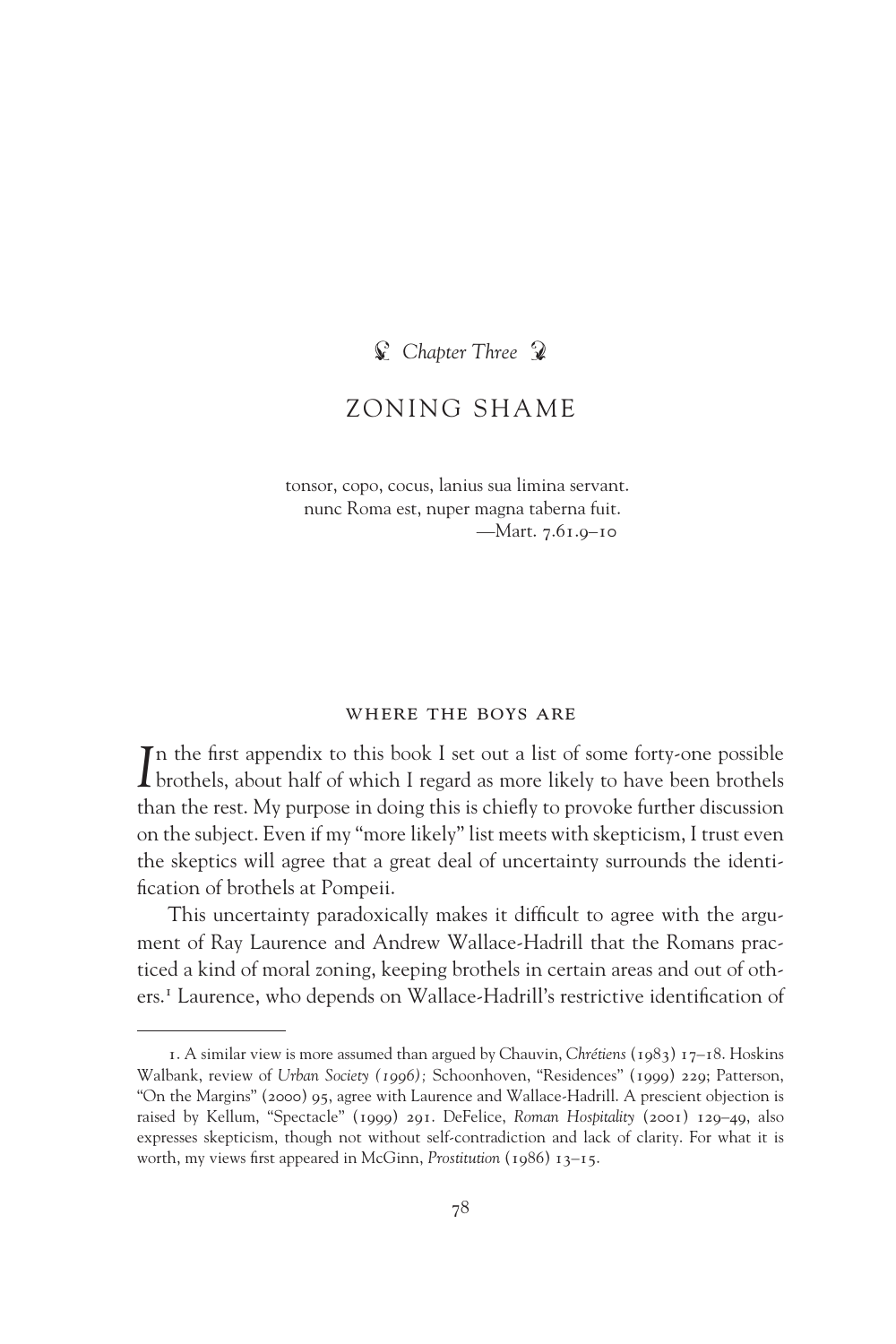brothels,<sup>2</sup> holds that the concern was to render the sale of sex isolated from, and invisible to, elite women and children. Wallace-Hadrill posits a more general purpose, arguing that the aim was to purify one area of the town center by displacing and concentrating "impure activities in another inconspicuous and hidden, but nevertheless central area."<sup>3</sup> He supports this contention by referring to the location of "the definite brothels," by which he means the Purpose-Built Brothel and the *cellae meretriciae.*<sup>4</sup>

What is striking about the topography of Roman prostitution, however, is the complete absence of any evidence for such moral zoning. First, to turn the argument about "definite brothels" on its head, we cannot be certain that any of the possible brothels listed in the first appendix was *not*, in fact a brothel. In other words, the Roman list of "definite brothels" would almost certainly be longer than any we can construct, if it is correct to assume that they recognized the concept of "definite brothel" at all.<sup>5</sup> At a certain point in the analysis the problem of identifying individual brothels is less important than the conclusion that Pompeii was home to a number of brothels scattered throughout the city.6 This means that what we should focus on are the probable, or even possible, venues for the sale of sex in Pompeii, that is, if we want to argue for the segregation of prostitution in that city.

In the matter of zoning, moreover, it is a bit misleading to concentrate on brothels and ignore prostitutes.7 Public buildings and elite town houses may have squeezed the former, but not the latter, out of some areas to judge from the fairly abundant evidence,<sup>8</sup> which shows a wide pattern both of public

<sup>2.</sup> Laurence, *Roman Pompeii* (1994) 73, expresses some confusion over the precise number of brothel sites identified by Wallace-Hadrill and, like him, lumps the Purpose-Built Brothel with the cribs.

<sup>3.</sup> Wallace-Hadrill, "Public Honour and Private Shame" (1995) 51. He contrasts the irregular plan of *Regio* 7, immediately to the east of the Forum (where the Purpose-Built Brothel and most of the known cribs are located), approached by through "narrow, dark, winding streets," to the "conspicuous, regular, symmetrical, open spaces of the Forum or the upper Via dell'Abbondanza." His point seems to apply Della Corte's design criterion for brothel-identification to the city as a whole: see chap. 7.

<sup>4.</sup> Wallace-Hadrill, "Public Honour and Private Shame" (1995) 54.

<sup>5.</sup> There survives, for example, no Roman legal definition of brothel, which would have been essential, one would think, for any serious attempt at zoning. The jurists even seem to have gone out of their way to avoid constructing such a definition, to judge from Ulp. D. 3.2.4.2; Ulp. D. 23.2.43 pr., 9. See app. 1.

<sup>6.</sup> Cf. Jongman, *Economy* (1988) 252, for a similar argument regarding onomastics, where (un)certainty over individual cases yields to a possible statistical application overall.

<sup>7.</sup> Cf. DeFelice, *Roman Hospitality* (2001) 101. Much more might be said about Pompeian prostitutes than is possible here: see the list in app. 3.

<sup>8.</sup> See chaps. 2 and 9.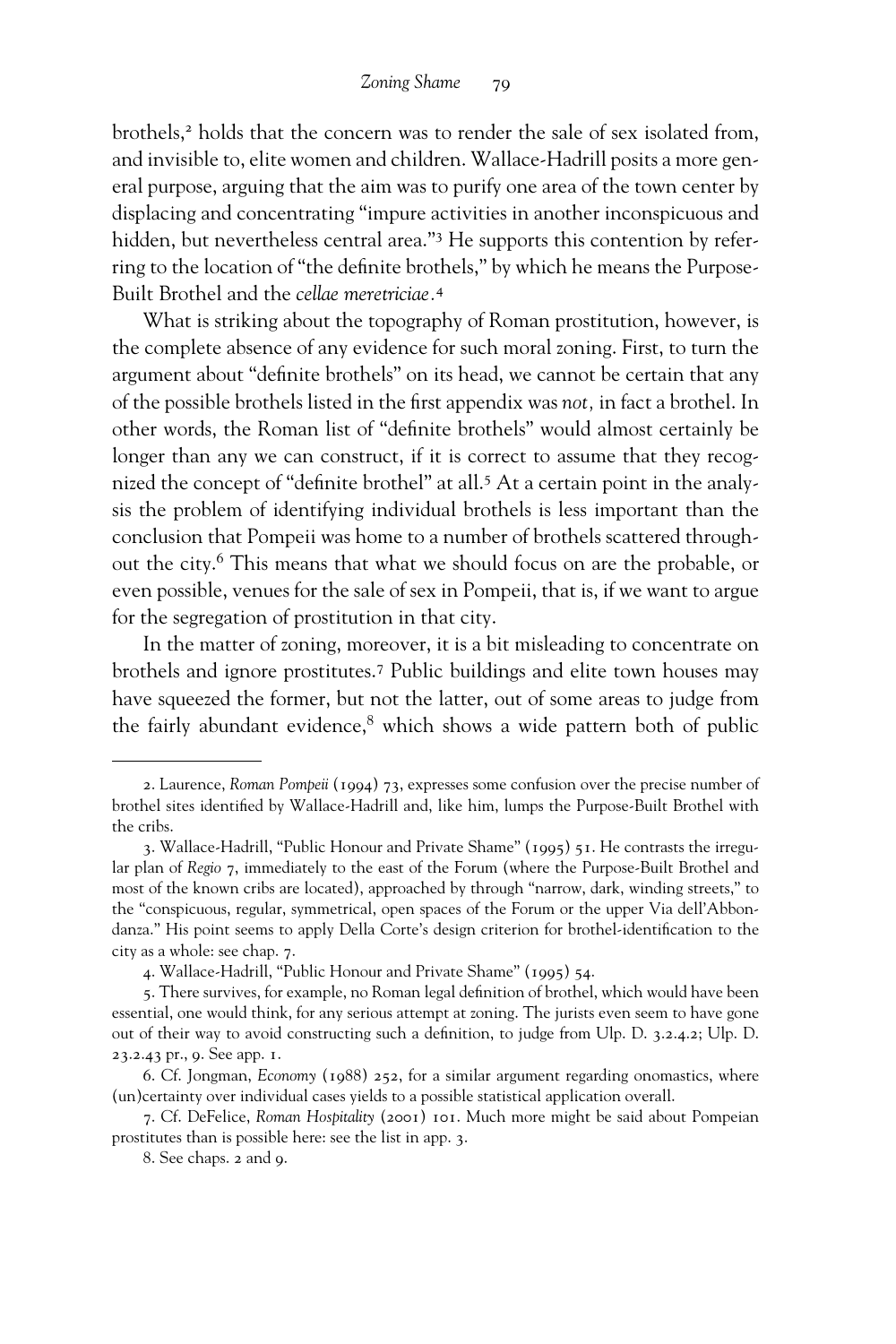solicitation and nonbrothel prostitution in places of public entertainment such as circuses, temples, and baths as seen in chapter 2.

The Vicus Sobrius at Rome may be relevant to the argument. According to the grammarian Festus,<sup>9</sup> the Romans called one street "Sober," because it had no *tabernae* or *cauponae.* We may doubt it was the only street of its kind, but even if it were not, the notion suggests that it is wrong to assume that the Romans practiced moral zoning. Brothels, including what would be termed, on a narrower definition than the one I have adopted, strictly nonbrothel venues such as *cauponae* and *popinae* where sex was sold, tended to blend in with a city's lower-class housing stock in a manner that rendered them invisible to many elite Romans and, unfortunately, to us as well.<sup>10</sup> While most scholars would not assume that every *caupona, popina,* and *deversorium* offered sex for sale, it is far from certain which ones did and which ones did not, a point made in chapter 7 in regard to baths. For this reason, the well-explored Roman port city of Ostia, for example, has not one certain example of a brothel and not many good candidates at that.<sup>11</sup>

A further point to make is that brothels were often not located at any great distance from upper-class dwellings.12 The houses of the Roman elite were not distributed evenly throughout their cities, but neither were they packed together in a manner isolated from the rest of urban society.<sup>13</sup> As we have seen in chapter 2, a pattern of modest clustering, as opposed to rigid segregation, has been found in a number of Roman cities, including Rome itself, where a large number of aristocratic dwellings were located in and near the Subura, supposedly the city's main red-light district. If Roman cities were relatively

<sup>9.</sup> Festus 382–83L. See Kleberg, *Hôtels* (1957) 60. Mart. 7.61 also suggests retailers were ubiquitous in Rome, not only before imperial intervention, but afterwards as well: Domitian seems only to have aimed at clearing the streets; see also 1.41; Spano, "Illuminazione" (1920) 62–64; Purcell, "*Plebs Urbana*" (1994) 659–73; Purcell, "Rome and Italy" (2000) 419.

<sup>10.</sup> All kinds of shops were integrated into the context of urban housing, Gassner, *Kau݊den* (1986) 84, 88. For cross-cultural parallels on the integration of brothels and lower-class urban housing, see the notes to chap. 8.

<sup>11.</sup> See the discussion in chap. 8.

<sup>12.</sup> See Stansell, *City of Women* (1987) 174–75; Corbin, *Women for Hire* (1990) 141; Gilfoyle, *City of Eros* (1992) 47; Hill, *Their Sisters' Keepers* (1993) 178, 195, 378, for evidence from nineteenth-century Paris and New York. In fourteenth-century London, the phenomenon generated complaints: Hanawalt, *Repute* (1998) 116. Cf. the mix of respectable and nonrespectable commerce in 1880s London: Walkowitz, *City* (1992) 129. For a pattern of mixed residence in Renaissance Rome, see Cohen, "Courtesans and Whores" (1991) 205.

<sup>13.</sup> Martial's suggestion that the houses of his patrons were scattered throughout the city may well have involved some degree of exaggeration. It should not be taken, however, as sheer invention: see Kardos, "Quartiers" (2002) 120.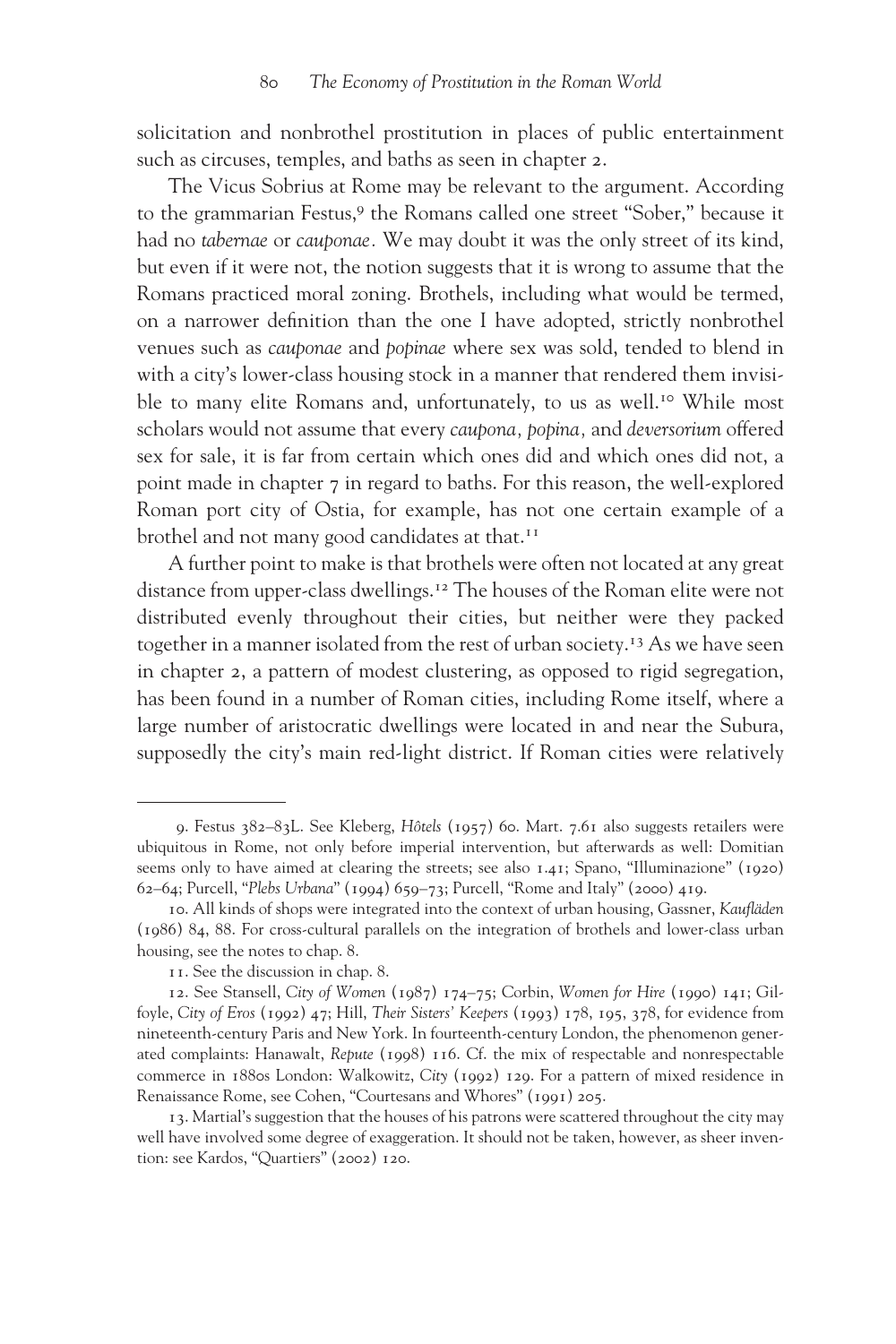socially homogeneous,<sup>14</sup> as the evidence suggests, there is simply no rationale supporting the theory of moral zoning. Given the absence of officially segregated prostitution-districts, we can assume brothels were distributed throughout the city, with some clustering in areas that presented the right mix of residential and commercial elements, especially a good share of lower-class housing, in what we might describe as the "Subura-effect."15

Even where Roman authors appear to suggest a different pattern, that is, the existence of a clear distinction between wealthy and poor districts, an alternative reading is often possible and perhaps preferable. For example, when Ovid writes of the heavenly Palatine, almost certainly in reference to the Rome of his own day, that "the common people live elsewhere" ("plebs habitat diversa locis"), the obvious meaning is that the rich had made that hill exclusively their own, but a covert reference to imperial usurpation of prime urban real estate seems an even more plausible explanation, at least to me.<sup>16</sup> In any event, the point is that literary topography—topography on the page is not always coterminous with material topography—topography on the ground, though scholars will inevitably disagree on how precisely to reconcile these different maps of the ancient Roman city.17 Even when they appear to coincide, there is perhaps at times more than a literal interpretation of the evidence at stake.<sup>18</sup>

In an important sense, the point I have just made should end the discussion on moral zoning. If there is no evidence for any rules, legal or administrative,<sup>19</sup> enforcing the geographic segregation of brothels, and if the location of such establishments is uncertain and quite possibly widespread, the argument for moral zoning fails. The difficulty is, however, that the thesis advanced by

<sup>14.</sup> For a general statement in support of this thesis, see Storey, "Population" (1997) 969.

<sup>15.</sup> See chap. 9. For an important parallel from nineteenth-century New York City, see Hill, *Their Sisters' Keepers* (1993) 95.

<sup>16.</sup> Ov. *Met.* 1.173. For the first interpretation, see Wallace-Hadrill, "Emperors and Houses" (2001) 134. For sensitivity over the issue of imperial appropriation of property, especially in the first century, see McGinn, "Caligula's Brothel" (1998).

<sup>17.</sup> For a similar point regarding the poet Martial's use of topography, see Kardos, "*Épigrammes*" (2001) 206, 209, 214; Kardos, "*Vrbs*" (2001) 389. Essential reading on the *urbs scripta* is Edwards, *Writing Rome* (1996). See also the collection of sources in Kardos, *Topographie de Rome* (2000).

<sup>18.</sup> There is evidence to suggest that the Romans themselves were mindful of the distinction drawn here. On Augustus's use of a text, the *Res Gestae,* to construct an ideology of space in Rome, see Elsner, "Inventing Imperium" (1996). For the competing efforts of Horace and Ovid in this vein, see Edwards, *Writing Rome* (1996) 7 and 24. See also Dyson and Prior, "Horace, Martial, and Rome" (1995).

<sup>19.</sup> The aedilician regulations cited by Laurence, *Roman Pompeii* (1994) 80–81; Wallace-Hadrill, "Public Honour and Private Shame" (1995) 45, 50–51 are irrelevant: see chap. 5.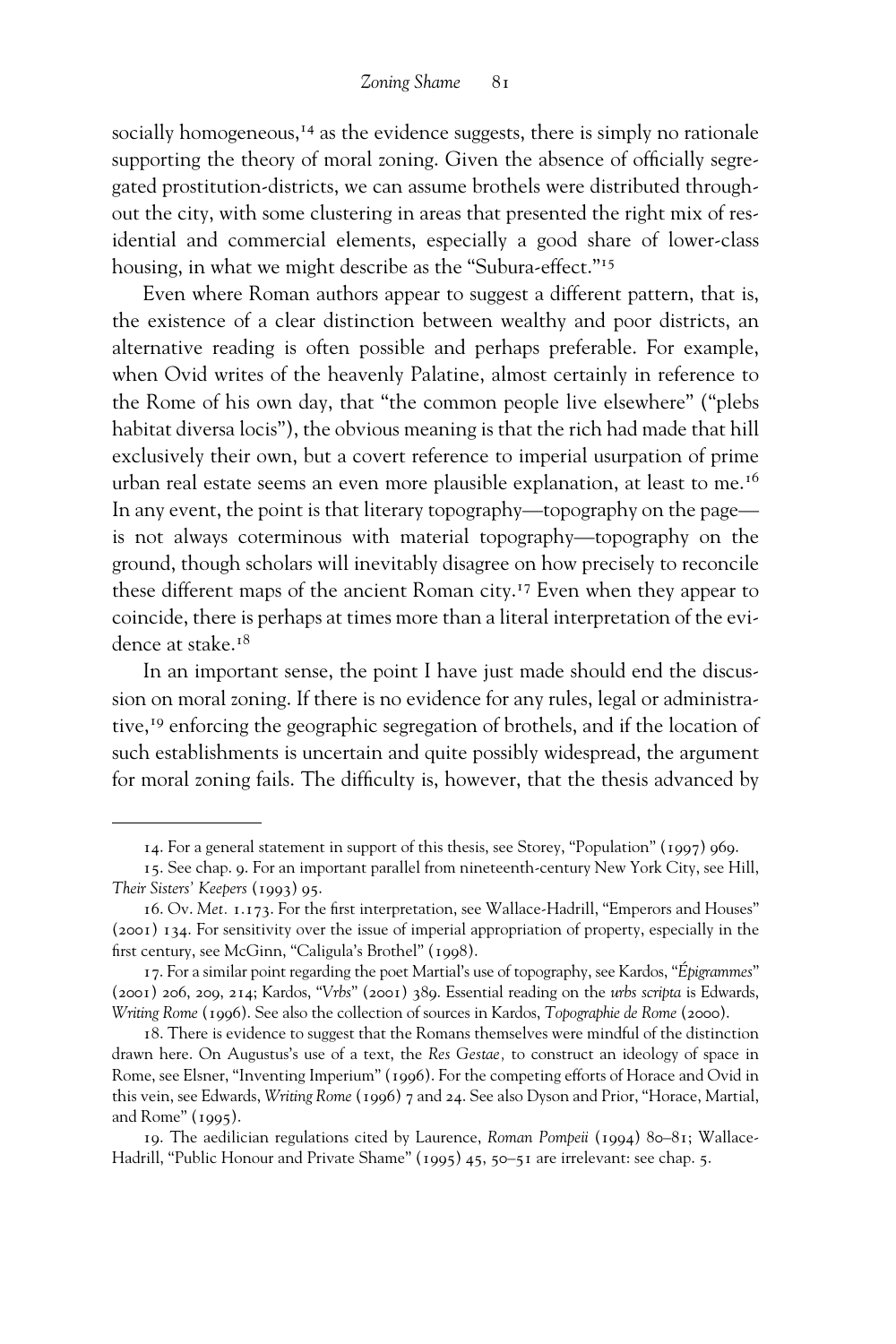Laurence and Wallace-Hadrill, even in the absence of evidence to support it, remains somewhat compelling, at least from a modern perspective.

Just how compelling this modern perspective can be is well illustrated by the dire problems facing Nevada's legalized brothels at the time of writing. Nevada is famously the only state in the Union to permit these establishments, a situation that has prevailed in ten of its seventeen counties since 1971, though the tradition of prostitution in the state dates back to the days of the Gold Rush in the nineteenth century.20 While legal, these brothels are nevertheless heavily regulated. They are for the most part permitted only in a few rural areas, in contrast to the much more common urban setting that is characteristic of illegal and unregulated prostitution. Advertising is not permitted, nor is public solicitation in any form.<sup>21</sup>

The prostitutes who work in such places are not strictly employees of the brothels but independent contractors who are required to pay for weekly examinations for sexually transmitted diseases. The brothels themselves pay hefty registration and licensing fees to their local communities. They prefer to call themselves "ranches" and most retain the same 1970s decor that they had when they opened three decades ago. In fact, when a brothel owner in Pahrump, about sixty miles west of Las Vegas, announced a plan to convert his "ranch" into a major resort facility with a golf course, casino, and steak house, the proposal rocked the entire state's prostitution industry, since publicity of any kind is something akin to poison.22

The paradoxical situation of Nevada's brothel business shows how deeply rooted assumptions in our culture are about how prostitution should be, and often actually is, hidden away from public view. The barriers to thinking outside of this box are uncomfortably high. Nevada also serves as an example of the false promise held out by some of the comparative evidence available on the subject of prostitution.

Given the lack of ancient evidence for zoning, however, it is difficult, if not impossible, to raise the issue without resort to comparison with other cultures. A useful example lies in attempting to see a link between official approaches toward brothels on the one hand and sewers on the other. Wallace-Hadrill draws a connection between keeping the streets and sewers clean and controlling prostitution that is reminiscent of much nineteenth-century

<sup>20.</sup> On prostitution in nineteenth-century Nevada, see Goldman, *Gold Diggers* (1981).

<sup>21.</sup> For the information provided in this paragraph, see Nieves, "Anxious Days" (2001).

<sup>22.</sup> For these details, see again Nieves, "Anxious Days" (2001). Note also the hostile reaction of brothel owners to the appearance of the website Georgia Powers (see the list of abbreviations): Albert, *Brothel* (2001) 240.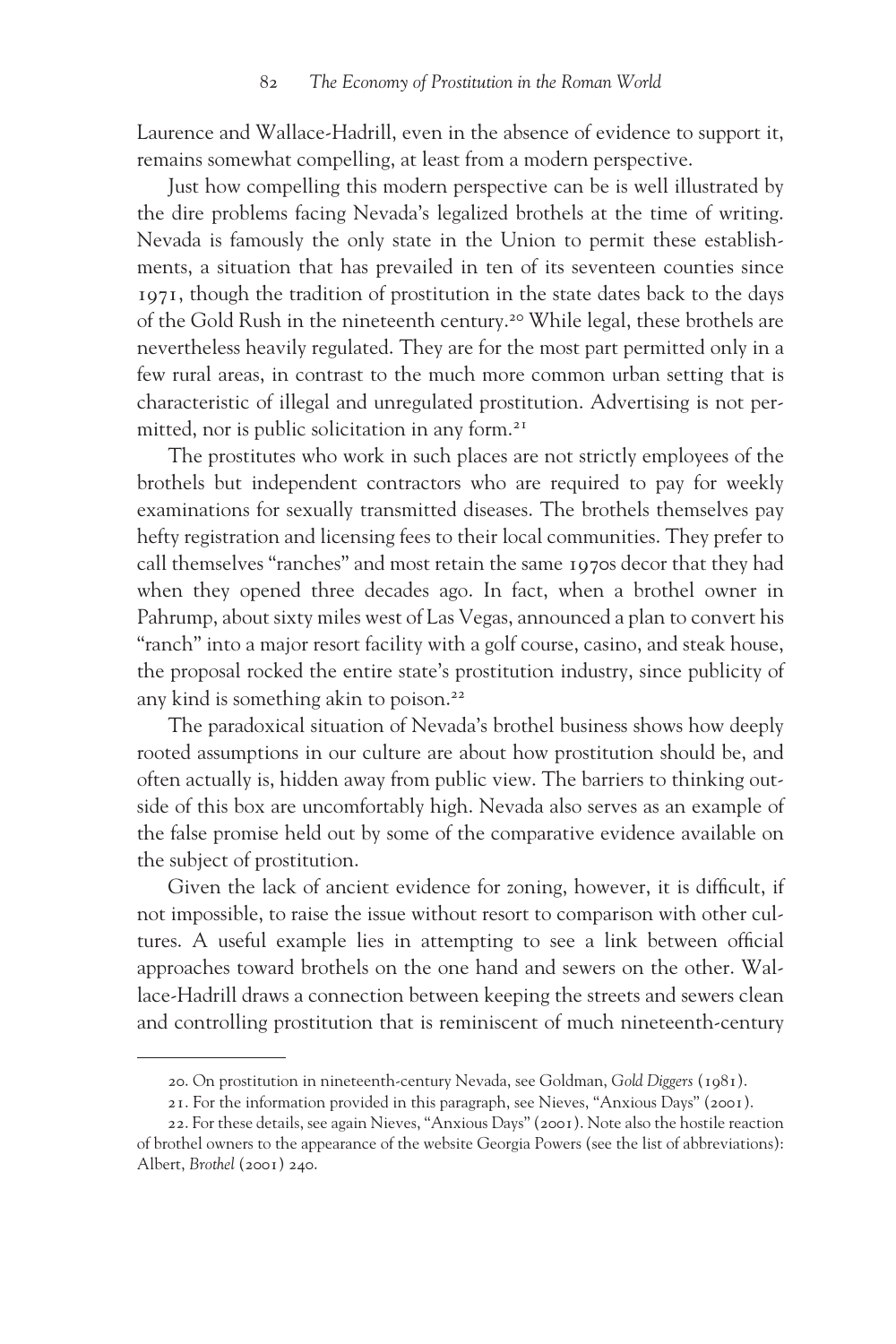discourse on venal sex, above all that of the famous Alexandre Parent-Duchâtelet.<sup>23</sup> The key question, of course, is whether such a connection existed regarding Roman policy on prostitution.<sup>24</sup> This is not a simple matter of anachronism, but, given the variety of experience with prostitution in past cultures, an issue of just what kind of comparative evidence is most likely to shed light on ancient Rome.<sup>25</sup>

We might try to evade the problem of the "brothel next door" posed by Roman comedy, where in such plays as Plautus's *Menaechmi, Mostellaria,* and *Pseudolus,* brothels are shown on stage next to respectable dwellings, by citing dramatic convention, Greek influence, and so forth. But the truth is the Romans had no difficulty with this juxtaposition. Much is made in the *Menaechmi* of the Epidamnian brother's affair with a prostitute *ex proxumo,* but the heft of this criticism has to do with the nature of the relationship, that is, with its material and moral consequences for his marriage, as well as its blatantly high profile.<sup>26</sup> Plautus never suggests that the prostitute's dwelling should be relocated. For a young, that is, unmarried man involved with a prostitute, the very proximity of that prostitute might help absolve him of responsibility, as we see was the case for Livy's Aebutius and Hispala.<sup>27</sup>

A policy aimed at the segregation of venal sex from respectable elements of the population has every appearance of having emerged following the rise of Christianity. It may be relevant that, despite a longstanding association between brothels and filth and a "special relationship" between the sewer and the kind of moral criticism found in satire (a genre quite familiar with the brothel), $2^8$  the first ancient to identify brothel with sewer appears to have been Cyprian, Bishop of Carthage. He writes of a putative follower of his opponent Novatian ". . . having entered a brothel, the location of the sewer

<sup>23.</sup> Wallace-Hadrill, "Public Honour and Private Shame" (1995) 50–51; cf. Harsin, *Policing Prostitution* (1985) 96–130; Bernheimer, *Figures of Ill Repute* (1989) esp. 6–33; Corbin, *Women for Hire* (1990) 3–8. For an anticipation of the theory of "moral geography," see the argument of the sociologist Robert Park in 1915 that it was in the very nature of urbanization for a city to develop "moral regions": Connelly, *Response* (1980) 11.

<sup>24.</sup> On what is meant by policy here, see chap. 5.

<sup>25.</sup> The problem is put with striking clarity by a reviewer who writes of Wallace-Hadrill's arguments concerning Pompeii, "Should we be entirely surprised at these arrangements? Zoning into public, residential and commercial areas is commonly found in modern North American cities; brothels or their equivalent are often located centrally near places of entertainment": Hoskins Walbank, review *Urban Society* (1996).

<sup>26.</sup> See Plaut. *Men.* 790: the wife complains of her husband's behavior. The Senex praises this behavior at 790–91.

<sup>27.</sup> Liv. 39.9.6, with McGinn, *Prostitution, Sexuality, and the Law* (1998) 88–89.

<sup>28.</sup> On this special relationship, see Gowers, "The Anatomy of Rome" (1995) 30–32.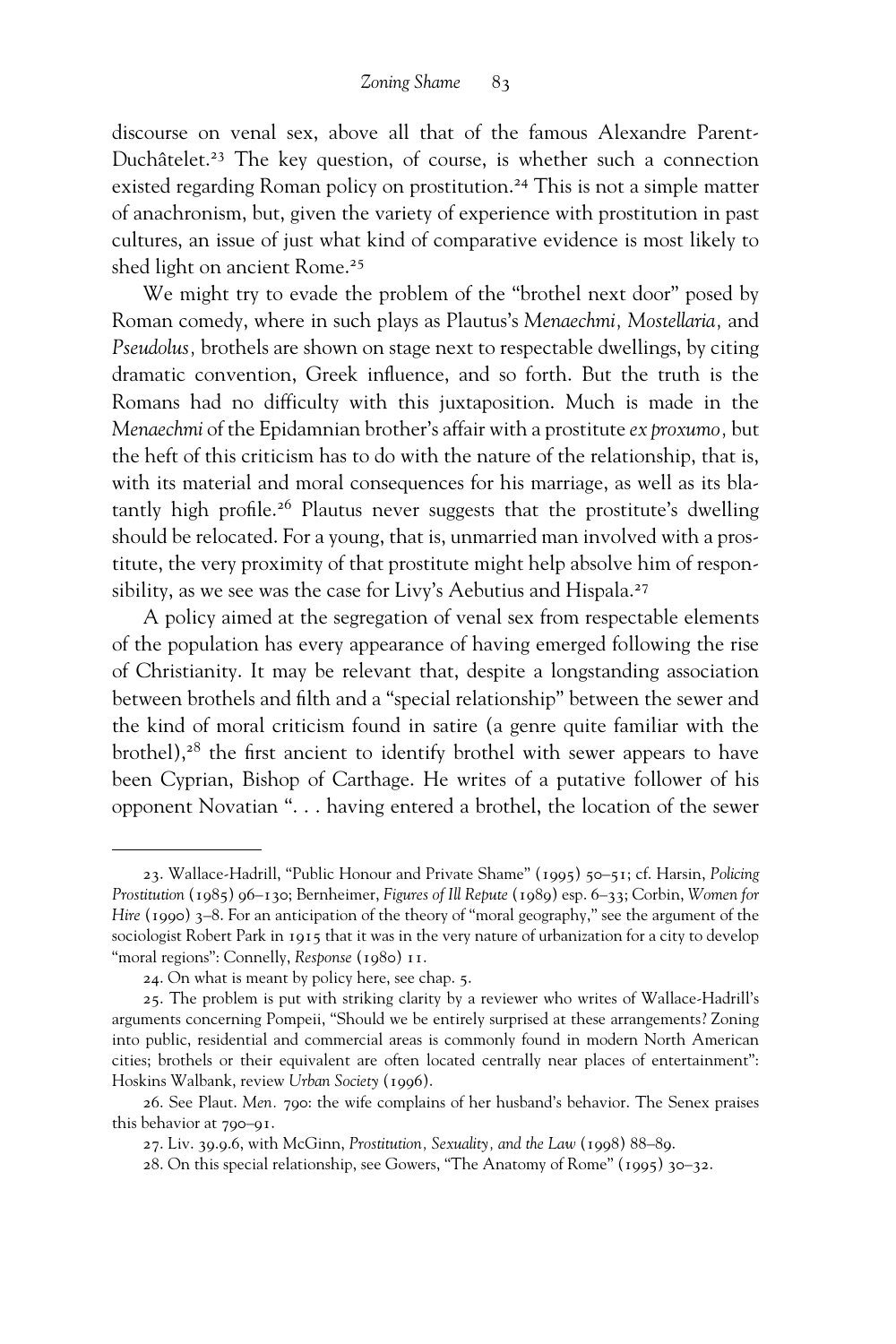and the slimy black hole of the rabble, he has befouled his own sanctified body, God's temple, with hateful filth.  $\ldots$ ."<sup>29</sup>

By itself, however, this account cannot explain an inclination to zone brothels away from respectable establishments. The sewer itself presents a complex metaphor at least in pre-Christian discourse. Though possessing its dark side like the city itself (chapter 9), the sewer might also form the object, along with aqueducts, of fulsome praise from pagan moralists.<sup>30</sup> Cyprian's concern with squalor and the horrors of class mixing are very old hat from a Roman elite perspective and, importantly, do not necessarily range beyond the walls of the brothel in their consequences. From what he writes, it does not appear that he believes a person would be implicated in the evils of the brothel without actually setting foot in one.

#### bad company

The evils of the brothel are worth a closer look. It is easy to find evidence that they were filthy and poorly lit, but the evidence we should remember has the odor of an upper-class sensibility about it that must be discounted at least to some degree.<sup>31</sup> This is also true for the issue of class mixing, obviously, though curiously the Romans, as already seen, did not display a particular sensitivity to this phenomenon in the matter of urban planning.32 Nevertheless, their negative attitude toward class mixing and brothels meant that some Romans found it dishonorable even to set foot in a brothel or *popina.*<sup>33</sup>

<sup>29.</sup> Cypr. *Ep.* 55.26 *CCSL* 3.1.289: ". . . lupanar ingressus ad cloacam et caenosam voraginem vulgi sanctificatum corpus et dei templum detestabili conluvione violaverit. . . ." See Gowers, "The Anatomy of Rome" (1995) 27 with n. 42.

<sup>30.</sup> See Gowers, "The Anatomy of Rome" (1993); Edwards, *Writing Rome* (1996) 105–9.

<sup>31.</sup> See Plaut. *Poen.* 834–35; Hor. *Serm.* 1.2.30; Sen. *Contr.* 1.2.21; Petron. 7 (*locus deformis*); *Priap.* 14.10; Mart. 12.61.8; Iuv. 6.131–32, 11.172–73; Dio Chrys. 7.133; Apul. *Met.* 7.10, *Plat.* 1.13. It is difficult to believe lamps in brothels were as a rule smokier than those elsewhere; all the same, the lamp, when placed outside the door, may have served an iconographic function for the Roman brothel akin to the "red light" in other cultures: see chap. 7.

<sup>32.</sup> See chap. 2. On prejudice against class mixing in general, see Joshel, *Work* (1992) 68. On class mixing in Athenian inns, bars, and brothels, see Davidson, *Courtesans and Fishcakes* (1998) 55–59, 223, 225; in medieval German brothels, see Schuster, *Freien Frauen* (1995) 249.

<sup>33.</sup> Viv.-Cels.-Ulp. D. 4.8.21.11; Paul. D. 47.10.26, with McGinn, *Prostitution, Sexuality, and the Law* (1998) 329–30. See also Sen. *Ep.* 51.4; Gell. 9.2.6; *HA Pesc.* 3.10. The insults of Apuleius are instructive here: *Apol.* 57.3, 59.2. More evidence of criticism of those who visited taverns and the like is found in Kleberg, *Hôtels* (1957) 93; cf. 103–5. On tales of emperors visiting brothels, see McGinn, "Caligula's Brothel" (1998). The point appears contradicted by Cato's salute to the young man exiting the brothel at Hor. *Serm.* 1.2.31–32, but I argue that this gesture is not well understood: see Chap. 8.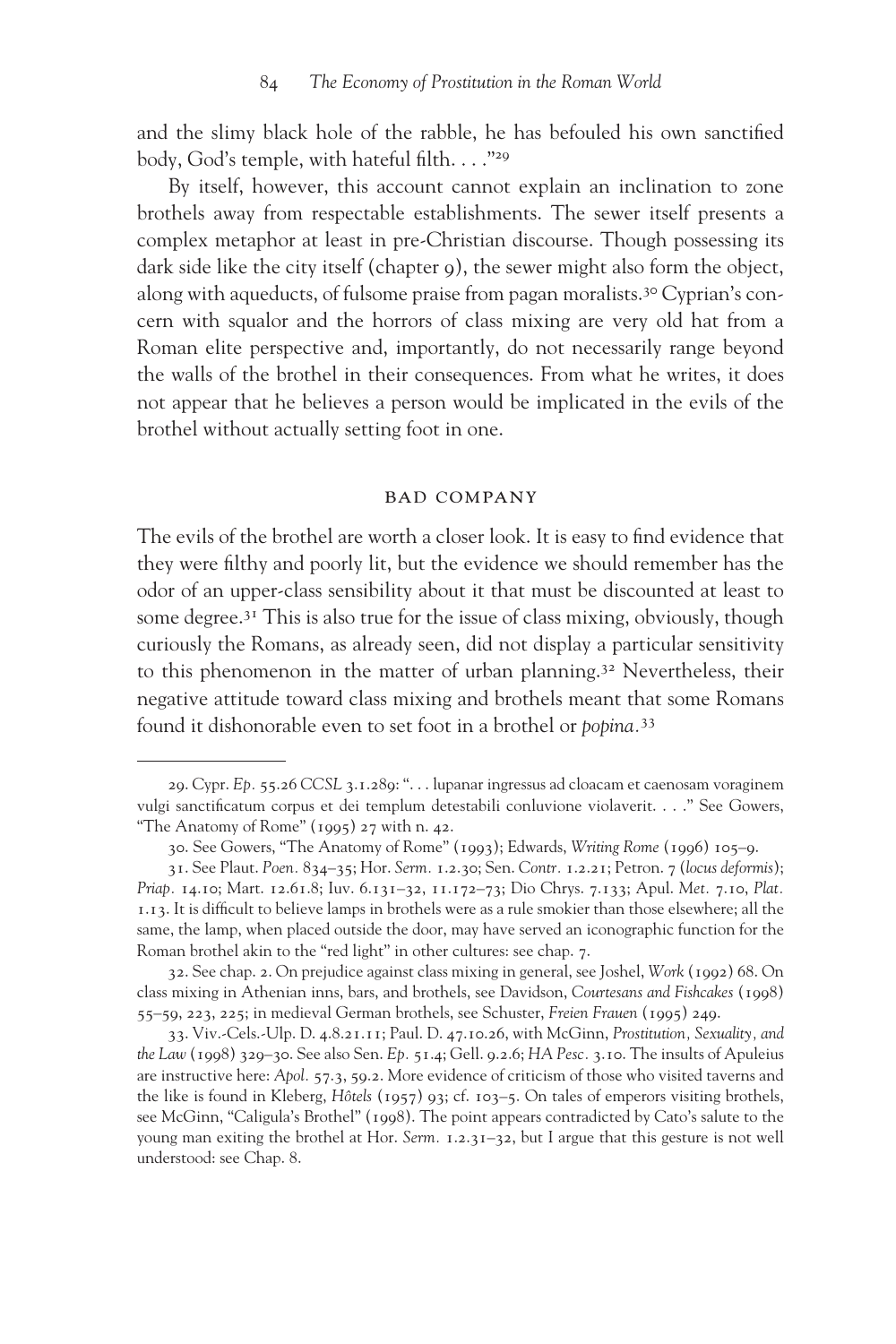When an elite Roman entered or exited a brothel, or any establishment that was taken for a brothel, he might have covered his head to disguise his identity.34 As Isidore of Seville later explains, prescriptively if not descriptively, "he who sets foot in a brothel usually blushes."35 Cicero describes how embarrassed honest men were when they had to debase themselves by visiting the house of Verres's mistress—which he equates with a brothel (*domus meretricis*)—in order to conduct business.36

Brothels were extremely inauspicious. The dream-specialist Artemidorus warns that dreaming of a brothel is generally harmful and even fatal in some circumstances, comparing the brothel to a cemetery. He concedes that actually having sex with a prostitute in a brothel entails a bit of disgrace and some minor expense.37 Prostitutes in dreams, on the other hand, are always a good sign, according to Artemidorus.38

According to a rhetor whose opinion is recorded by Seneca the Elder,<sup>39</sup> if a magistrate entered a brothel in his official capacity preceded by lictors, this action threatened to breach the criminal statute that safeguarded the interest and dignity of the state, the *lex maiestatis*. This text mentions the office of praetor, a magistrate who—we may presume—had no official business in the brothel, and so could not without disgrace set foot in one. The fuss made about lictors can be explained by the fact that it was even considered inappropriate for these attendants to enter the brothel because they were associated with an official whose high rank and range of duties kept him out as well.<sup>40</sup> Otherwise, we would have to conclude that the aediles themselves could not enter, without risk of social censure, some of the places they oversaw as part of their duties, an idea that seems extreme and implausible, given an incident involv-

<sup>34.</sup> See the sources in chap. 2. To be clear, it is not true that upper-class Romans never visited inns or other places of low repute, but they are criticized for such behavior by the sources or shown coming to a bad end: see Kleberg, *Hôtels* (1957) 91.

<sup>35.</sup> Isid. *Orig.* 19.26.2: ". . . solet erubescere qui lupanar intraverit."

<sup>36.</sup> Cic. *Verr.* 2.1.120, 137.

<sup>37.</sup> The qualifications suggest that Artemidorus is writing with a broad audience (or at least a broad social spectrum of past and possible clients) in mind that reached below the level of the elite. For discussion of this somewhat controversial point, see Winkler, *Constraints of Desire* (1990) 17–44 (drawing on the work of Michel Foucault); Bowersock, *Fiction as History* (1994) 77–98; Walde, *Antike Traumdeutung* (2001) 144–99. On social values reflected in Artemidorus's dream-interpretations, see also Annequin, "Entre signifiant et signifié" (1999) esp. 260.

<sup>38.</sup> Artemid. 1.78, 4.9.

<sup>39.</sup> Pompeius Silo *apud* Sen. *Contr.* 9.2.17.

<sup>40.</sup> Another speaker suggests the proper use of a lictor is to remove prostitutes from the path of the praetor: Sen. *Contr.* 9.2.2; cf. 21, also 1.2.7.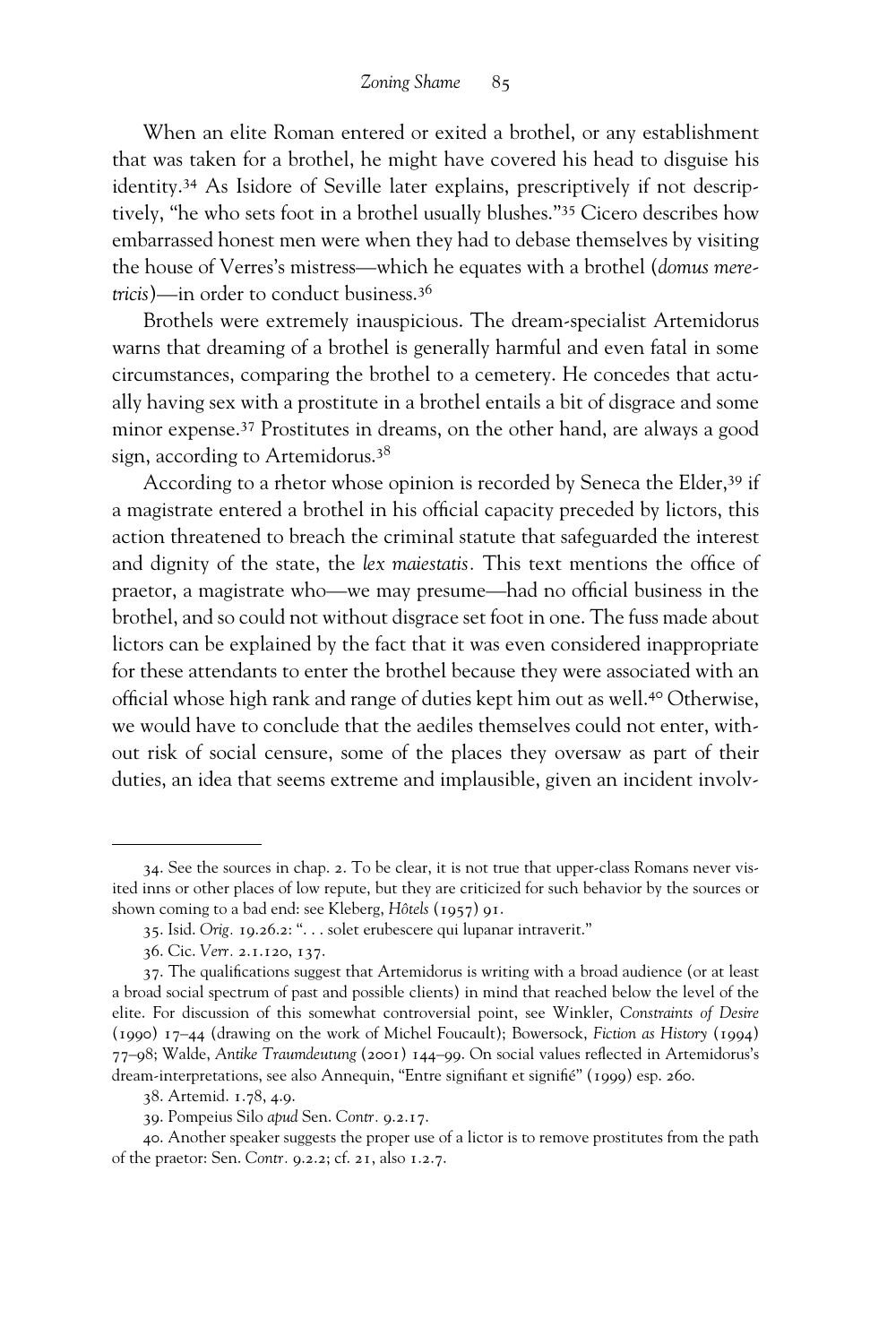ing the aedile A. Hostilius Mancinus, which I discuss below. Aediles would have had to rely on their attendants to enforce their will in any case.<sup>41</sup>

Sensitivity over visiting a brothel extended even to images. At the death of King Agrippa of Judaea in A.D. 44, the people of Caesarea and Sebaste insulted his memory by carrying statues of his daughters into brothels.42 According to Suetonius, carrying a ring or a coin with the emperor's likeness into a latrine or brothel might ground an accusation of *maiestas* under Tiberius.43 In the highly charged political atmosphere of Tiberius's last years it is not inconceivable that such a prosecution was brought or even that it was successfully brought.44 But it is obvious that routine enforcement of such a rule would have brought the brothel business to a standstill or at least seriously compromised it. Interfering with the revenues generated by brothels was in nobody's interest.

For obvious reasons, the social mix in a brothel was very close, closer even than in a *popina.* The atmosphere in both places was sexualized to a degree, but more so where prostitutes worked, since they often walked about nude or at any rate scantily clad.45 Brothels, like prostitution itself, were supposed to assert the social hierarchy, but could, through implicating upper-class visitors in their "evils," threaten to overturn it. What really distinguished the brothel as "bad" however, was the combination of social mixing and atmosphere of criminality that pervaded it, first and foremost in the elite imaginary, but not only there.

Comparative evidence suggests that brothels, as well as the prostitutes working inside and outside of them, have only rarely *not* been exposed to criminal activity, in the form of beatings, rape, murder, robbery, theft, and destruction of property.<sup>46</sup> "Fighting, drunkenness, and mayhem filled the air of the

<sup>41.</sup> According to Mommsen, *Staatsrecht* 13 (1887/1969) 386 n. 4, 2.13484, aediles had no lictors to attend them, though that is hardly the issue here.

<sup>42.</sup> Ios. *Ant.* 19.357.

<sup>43.</sup> Suet. *Tib.* 58. Dio 58 fr. 2C (4B) has the latrine version, with more detail. For a recent attempt to explain this latter version, see Ryan, "Majestätsverbrechen" (2002).

<sup>44.</sup> Cf. Bauman, *Impietas* (1974) 80. A similar charge was brought against an equestrian who carried a coin with Caracalla's image into a brothel; sentenced to death, he was saved by the emperor's own death: Dio (in *Exc. Val.,* Xiph.) 77.16.5. No evidence supports the modern theory that so-called *spintriae,* small bronze or brass tokens with erotic scenes, were used in lieu of coins to pay for sex in brothels, precisely to avoid a criminal charge of insulting the emperor: see chap. 4, n. 15.

<sup>45.</sup> See Petron. 7; Iuv. 6.121–24, 11.172; Tac. *Ann.* 15.37.3; Dio (in *Exc. Val.,* Xiph.) 79.13.3; [Cyprian.] *Spect.* 5 *CSEL* 3.8. Cf. Sen. *Contr.* 1.2.7.

<sup>46.</sup> Barry, *Slavery* (1979) 8; Finnegan, *Poverty* (1979) 27; Heyl, *Madam* (1979) 149–59, 159, 162; Pavan, "Police" (1980) 246, 253, 261; Prus and Irini, *Hookers* (1980) 2, 12, 22,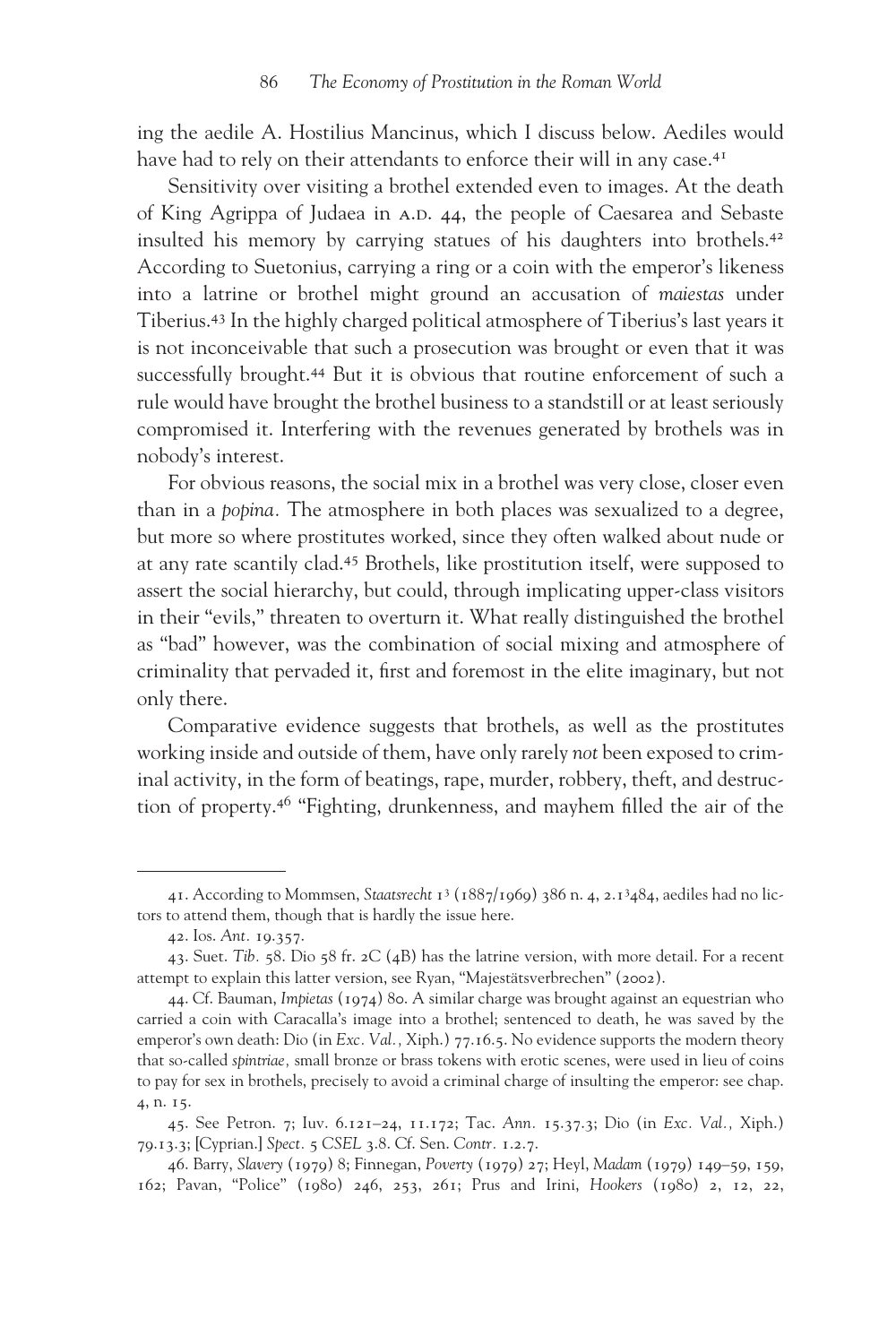brothel."47 The behavior of prostitutes themselves might contribute to the negative atmospherics. Dio of Prusa cites prostitutes trading obscenities from their respective booths as a *malum exemplum* of civic behavior, the sort of thing that persons with a pretense to respectability should avoid.48 But the main threat to order came from elsewhere. The idea that there is a connection between space and violence is supported by the fact the same close confines that encouraged the mixing of ranks and genders also bred disorder.49 Rome itself has been persuasively described as a culture of violence,<sup>50</sup> a judgment thoroughly supported by evidence about the climate prevailing in and near brothels. Two questions emerge from this discussion<sup>51</sup>: Were brothels more violent than other places in the Roman city? Were they perceived as more violent than they actually were?

Definite answers are impossible, but one is inclined to respond, in turn, "yes" and "perhaps not." A combination of factors, such as the consumption of alcohol, social mixing, and the presence of young men prone to impulsive behavior, might produce explosive results. One manifestation was the high level of noise generated, for example, by drunken, often obscene singing, and violent, often bloody confrontations.52 The practices of male boasting, performing, and competing lent an edge to an already volatile atmosphere.53 The

64–65, 76, 80, 162–67, 180, 200; Goldman, *Gold Diggers* (1981) 1, 33, 88, 113–16, 132–33; Rosen, *Sisterhood* (1982) 98, 131, 172; Harsin, *Policing Prostitution* (1985) 121, 138–48, 166–204, 299; Otis, *Prostitution* (1985) 68, 83–85, 91; Reynolds, *Economics of Prostitution* (1986) 114, 125–26, 141; Butler, *Daughters of Joy* (1987) 27, 33, 42–43, 61, 110–11; Sutton, "Pornography" (1992) 32; Guy, *Sex* (1991) 110–11; Gilfoyle, *City of Eros* (1992) 76–92, 98, 321–29; Høigård and Finstad, *Backstreets* (1992) 57–63, 142–43, 146–49, 154; Schuster, *Frauenhaus* (1992) 72–77, 125; Hill, *Their Sisters' Keepers* (1993) 40, 166–70, 202, 211, 224–29, 247, 255, 270, 295, 305, 315; Tong, *Unsubmissive Women* (1994) 126–58; Bernstein, *Sonia's Daughters* (1995) 68–69, 154–55, 178–83; Schuster, *Freien Frauen* (1995) 79, 117–18, 137, 199–202, 249–50, 313; Karras, *Common Women* (1996) 58, 61, 71, 95, 100; Sleightholme and Sinha, *Guilty Without Trial* (1996) 85–91; Hershatter, *Dangerous Pleasures* (1997) 82, 87, 157, 292–94; Davidson, *Courtesans and Fishcakes* (1998) 82, 329.

47. Butler, *Daughters of Joy* (1985) 61.

48. Dio Chrys. 40.29. I take *oike¯ma* here to be the equivalent of *cella,* though the word could mean "brothel."

49. See the comments of Hanawalt, *Repute* (1998) 111.

50. See Brown, "Death" (1992). See also Eyben, *Youth* (1993) 107–12; Nippel, *Public Order* (1995); Purcell, "Rome and Italy" (2000) 418–19 on urban violence.

51. Similar questions are asked in Schuster, *Frauenhaus* (1992) 72, in regard to the brothel in medieval Germany.

52. See, for example, Plaut. *Merc.* 408–9, *Persa* 568—69; Prop. 2.5.21–26, 2.19.5–6, 4.8.19; Tib. 1.1.73–75; Sen. *Contr.* 1.2.10; [Quint.] 15.2, 6, 7; Suet. *Nero* 26–27, *Otho* 2.1; Tac. *Ann.* 13.25.1–4; Apul. *Apol.* 75; Dio (in *Exc. Val.,* Xiph.) 61.8.1–2; *Vita Sanctae Thaisis* 1 *PL* 73.661; Eyben, *Youth* (1993) 91, 94, 96, 107–12.

53. See Cantarella, *Bisexuality* (1992) 147, for a good evocation of this atmosphere.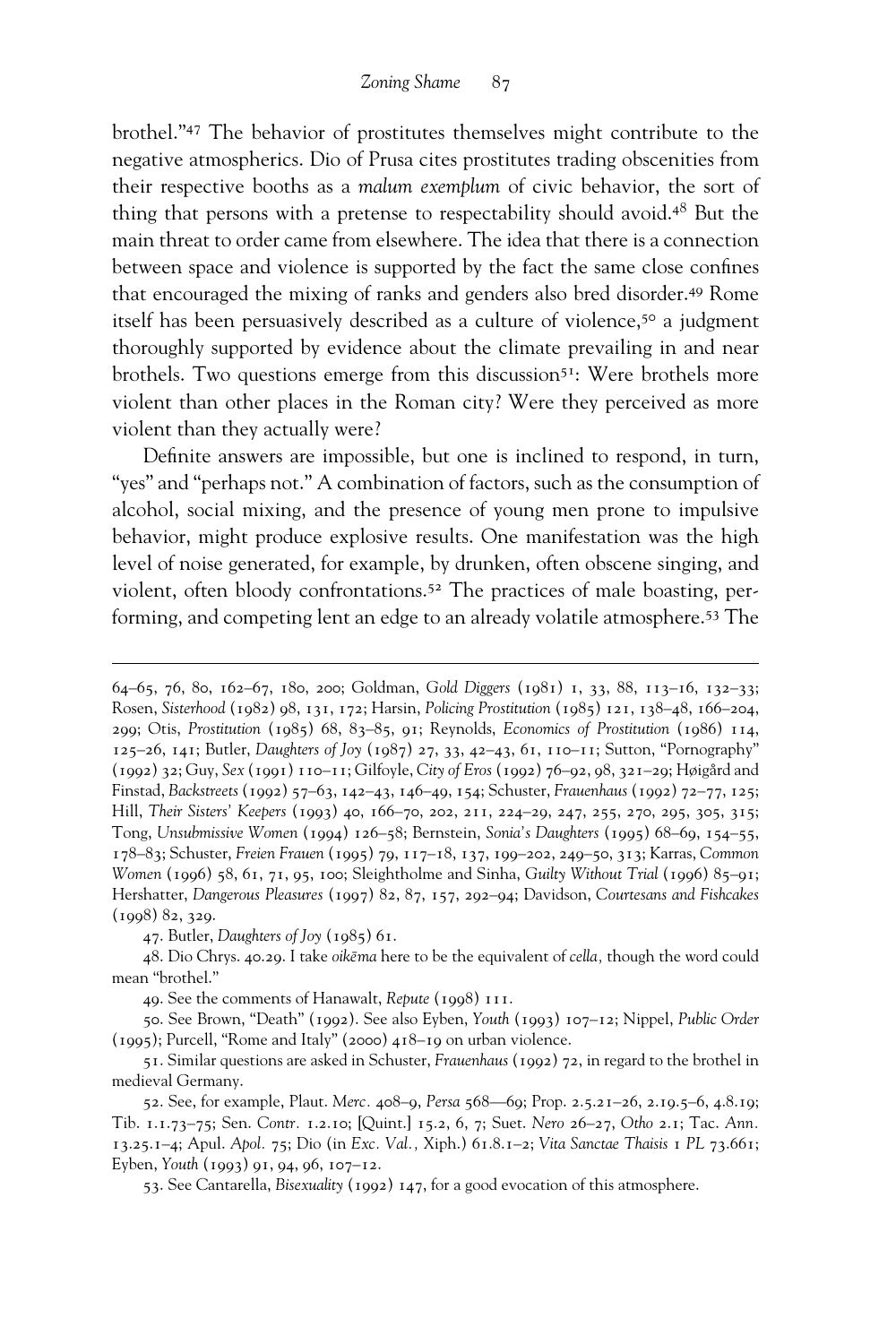competition might take the form of gambling, which, despite its being for the most part illegal, was rife throughout taverns and brothels.54 The basic premise of the brothel was to celebrate all forms of transgression, not just the sexual.55

Violence was such a familiar part of the experience of visiting a brothel or bar, it came to be represented in the wall decorations of some establishments.56 The potential sources of violence included not only pimps, clients, and public officials, but prostitutes themselves, who were at a minimum acting in self-defense.57 Since the dynamics of power inevitably meant the prostitute was on the receiving end of the larger share of this violence, it is fair to regard it as "violence against women rather than as violence per se."58 Indeed, the comparative evidence cited above suggests that one important use of violence in the brothel is to keep women working there.

A well-known incident concerning an attack on a brothel by the aedile A. Hostilius Mancinus, datable to the mid-second century b.c.,<sup>59</sup> illustrates various aspects of the problem of violence in Roman brothels. Mancinus approached the lodging of a prostitute named Manilia one night in the course of a drinking party. Repulsed by a shower of stones, he brought a suit against her, claiming assault. Manilia appealed to the tribunes, asserting that Mancinus had approached her building in the garb of a reveler, that it was not in her best interest to admit him, and that he attempted a forced entry.

The remark about Manilia's "best interest" is evidently a polite reference to her fear that Mancinus would destroy her property, subject her to rape or another form of physical assault, and/or murder her.<sup>60</sup> The tribunes accepted

<sup>54.</sup> Cic. *Cat.* 2.10; [Verg.] *Copa* 37; Mart. 5.84; Paul. D. 47.10.26; C. Titius *apud* Macrob. 3.16.15–17. Depictions of a game of dice erupting into a violent confrontation and ending in expulsion by the *caupo* is found on the wall of one Pompeian tavern (6.14.35–36) and a more placid version of a game of dice is found in one of our possible brothels (6.10.1, 19 = Cat. no. 12). See Kleberg, *Hôtels* (1957) 118. The legal regime on Roman gambling has been the focus of a series of studies by Marek Kurylowicz; see, for example, "Glücksspiel" (1985).

<sup>55.</sup> On the latter point, see chap. 7.

<sup>56.</sup> Kleberg, *Hôtels* (1957) 118; DeFelice, *Roman Hospitality* (2001) 112.

<sup>57.</sup> I do not want to suggest here that nonbrothel prostitutes, namely streetwalkers and crib prostitutes, were less exposed to violence than those who worked in brothels: see Gilfoyle, *City of Eros* (1992) 84, 89; Tong, *Unsubmissive Women* (1992) 144–45.

<sup>58.</sup> See Sleightholme and Sinha, *Guilty Without Trial* (1996) 91. See also Harsin, *Policing Prostitution* (1985) 167; Walkowitz, *City* (1992) 225; Hill, *Their Sisters' Keepers* (1993) 181; Tong, *Unsubmissive Women* (1994) 40.

<sup>59.</sup> Gell. 4.14; literature at McGinn, *Prostitution, Sexuality and the Law* (1998) 60 n. 324. For the identification of the brothel with prostitutes' lodgings, see chap. 8.

<sup>60.</sup> Gell. 4.14.5: "eum sibi recipere non fuisse e re sua." Flemming, "*Quae Corpore*" (1999) 46, suggests that Manilia refused a "paying customer," but there is no evidence to suggest that Mancinus had anything but rape and other forms of violence on his mind.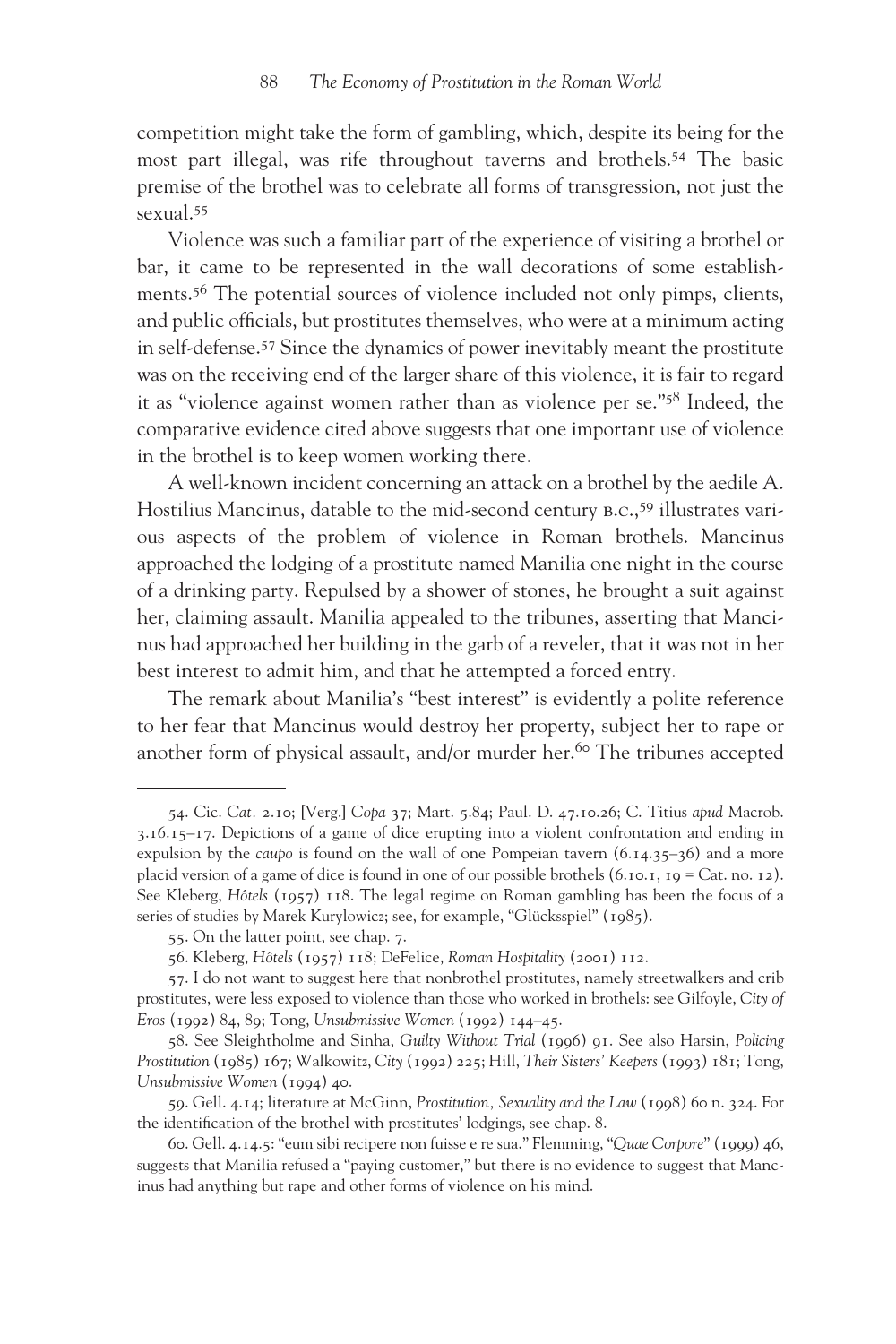her plea, holding that Mancinus had been with justice barred entry, since it was inappropriate for him to approach her residence wearing a garland, a finding that would hardly deter violence from being visited upon prostitutes in the normal course of a magistrate's duties.<sup>61</sup> The judgment also implies that Mancinus could enter a brothel while performing his duties as aedile, a rare exception to the usual animus against members of the elite visiting brothels.

Rape was a very real prospect for a brothel-prostitute, who might otherwise be thought to enjoy a modicum of protection, in comparison to a streetwalker, for example.<sup>62</sup> Her vulnerability is illustrated by the sarcastic comments of the speakers in the rhetorical exercise recorded by the Elder Seneca about the brothel-inmate who kills her rapist.<sup>63</sup> They question the woman's ability to avoid rape by the pirates who captured and sold her, the pimp who acquired and installed her in a brothel, and the various customers who confronted her, including drunks, gladiators, and hot-blooded young men bearing arms.64 The visitors she could expect to receive amounted to "a low and hurtful mob" ("sordida iniuriosaque turba").<sup>65</sup> In other words, rape was the fate of a woman in a brothel: the place raped her, if no man did.<sup>66</sup>

Forced entry, or its attempt, into a brothel is a theme with a long history in Roman literature and, it seems, life as well.<sup>67</sup> Perhaps most interesting is a *Digest* text in which Ulpian holds that a man who has broken down a prostitute's doors because of lust ("libidinis causa") is not liable if thieves enter independently and take her property.68 The assumptions embedded in the text sug-

<sup>61.</sup> In other words, the magistrates responsible for maintaining order in brothels were apt to provoke disorder themselves. On the escalation of violence as a consequence of rule-enforcement, see Marx, "Ironies of Social Control" (1981) esp. 223–26. One should not, at all events, overestimate the magistrates' effectiveness or even interest in preventing commonplace violence in public areas: for the latter point, see the suggestive observation of Suet. *Aug.* 45.2, with Scobie, "Slums" (1986) 433.

<sup>62.</sup> The legal position on the liability for raping a prostitute is not clear: McGinn, *Prostitution, Sexuality, and the Law* (1998) 326–27.

<sup>63.</sup> Sen. *Contr.* 1.2.

<sup>64.</sup> Sen. *Contr.* 1.2.2–4, 6–8, 10, 12, 18.

<sup>65.</sup> Sen. *Contr.* 1.2.8.

<sup>66.</sup> Sen. *Contr.* 1.2.7; see also Ter. *Eun.* 923–33, where it is assumed that in a brothel rape was part of the atmospherics.

<sup>67.</sup> See Plaut. *Persa* 569; Ter. *Ad.* 88–92, 100–103, 120–21; Lucil. 793–803W, 937–48W; Cic. *Cael.* 38; Hor. *C.* 1.25.1–3, 3.26.6–8; Prop. 1.16.5–6, 2.5.21–26; Tib. 1.1.73–74; Ov. *Am.* 1.6.57–60, 1.9.19–20, *Ars* 3.71–72, 567–70; *Rem.* 31–32; Apul. *Apol.* 75. Given its status as a literary topos, it is perhaps worth citing evidence for this theme from other cultures. Prus and Irini, *Hookers* (1980) 163; Gilfoyle, *City of Eros* (1992) 79–80; Schuster, *Frauenhaus* (1992) 73; Hill, *Their Sisters' Keepers* (1993) 169–70.

<sup>68.</sup> Ulp. D. 47.2.39, with McGinn, *Prostitution, Sexuality, and the Law* (1998) 325–28.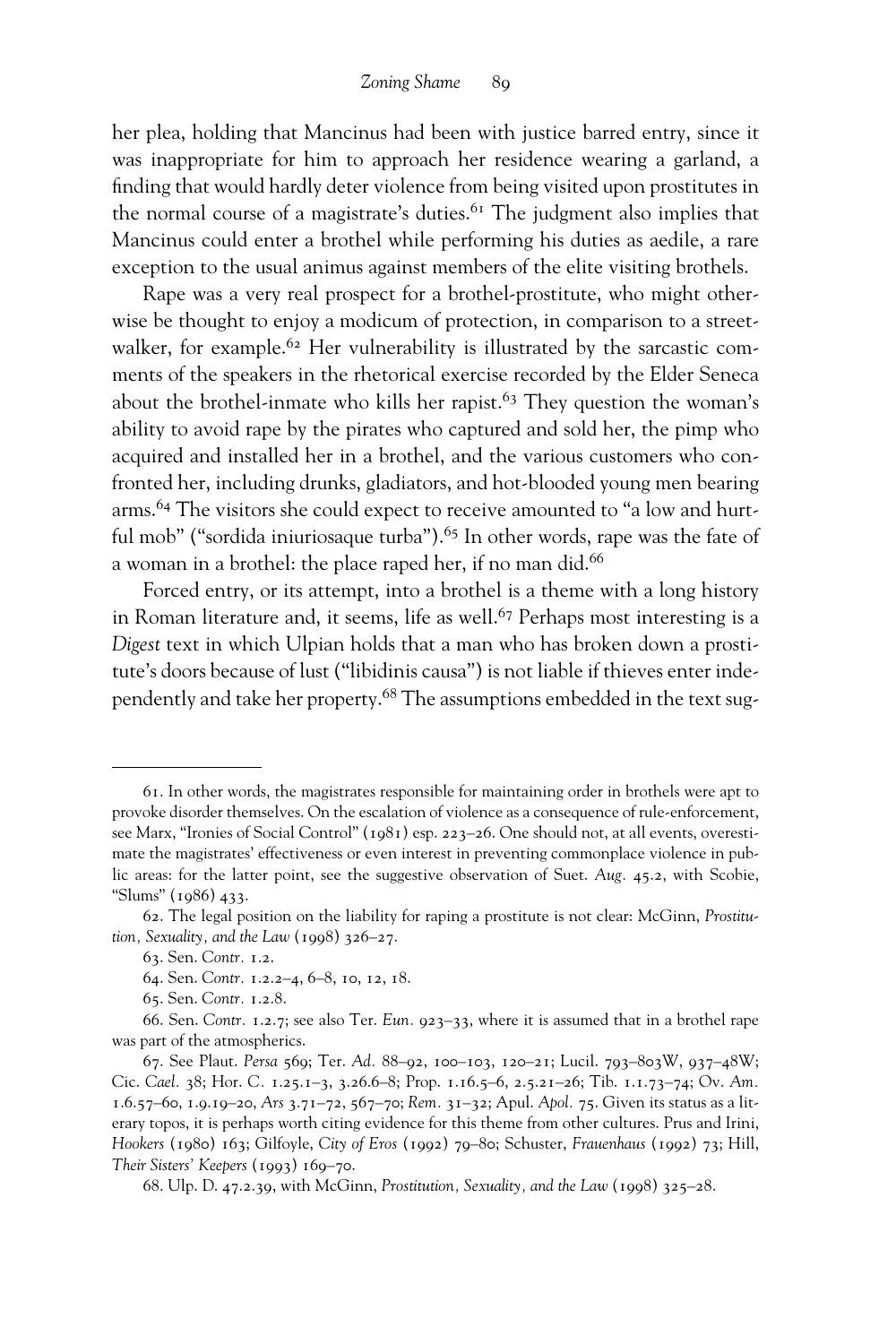gest that such behaviors were both common and usually deemed beneath the attention of the law. A prostitute who denied a client entry to a brothel—in many cases no doubt apprehending violence from the start—had good reason to fear an assault on her property and person. Manilia's successful defense should not lead us to conclude that all or most such encounters ended so happily.

Ulpian's focus on theft in this passage raises another point about the disorderly and criminal atmosphere associated with the brothel. Violence did not tend to occur in the absence of other behaviors associated with delinquency, such as theft and drunkenness, a point supported by the comparative evidence.<sup>69</sup> Theft and the consumption of alcohol have often formed part of the dynamic of the brothel as the drunken state of clients makes it easier for prostitutes to steal from them and vice versa.<sup>70</sup> In any case, pimps, madams, and prostitutes have commonly resorted to theft as a way of supplementing their incomes, sometimes by stealing from each other.71 Brothels have witnessed numerous deceptions designed to relieve customers of their money, the most popular one perhaps being the "adultery" scam, wherein a client in bed with a prostitute is discovered by an irate "husband" and forced to pay a premium. Examples come from ancient Greece, Rome, as well as more recent periods.72 Balzac's symbolic coupling of prostitution and theft, located in his critique of contemporary Parisian society, has deep roots in the lived experience of the brothel.73

In medieval England, the line between a brothel and a den of thieves appears to have been very thin, if it existed at all.74 This was in part because brothels have traditionally acted as a magnet and a haven for criminals of all

<sup>69.</sup> See Best, *Controlling Vice* (1998) 19, 28–29, 53, 71, 101–2.

<sup>70.</sup> See Prus and Irini, *Hookers* (1980) 59; Hill, *Their Sisters' Keepers* (1993) 37, 157, Tong, *Unsubmissive Women* (1994) 145; Best, *Controlling Vice* (1998) 70–71.

<sup>71.</sup> See Decker, *Prostitution* (1979) 207, 331; Finnegan, *Poverty* (1979) 104–6, 112; Butler, *Daughters of Joy* (1985) 43, 56–58, 105; Harsin, *Policing Prostitution* (1985) 37 n. 62, 50, 134, 148–51, 155, 183, 385, 391; Mahood, *Magdalenes* (1990) 143–48; Gilfoyle, *City of Eros* (1992) 217, 360 n. 14; Hill, *Their Sisters' Keepers* (1993) 57, 122, 145, 155, 165, 278–79, 256, 307, 315; Bernstein, *Sonia's Daughters* (1995) 170; Hershatter, *Dangerous Pleasures* (1997) 47, 222–23.

<sup>72. [</sup>Dem.] 59; Plaut. *Miles;* Prus and Irini, *Hookers* (1980) 151–57; Gilfoyle, *City of Eros* (1992) 173, 285; Hershatter, *Dangerous Pleasures* (1997) 14, 137.

<sup>73.</sup> See Bernheimer, *Figures of Ill Repute* (1989) 58–59.

<sup>74.</sup> Karras, *Common Women* (1996) 100. See also Harsin, *Policing Prostitution* (1985) 150, on nineteenth-century Paris.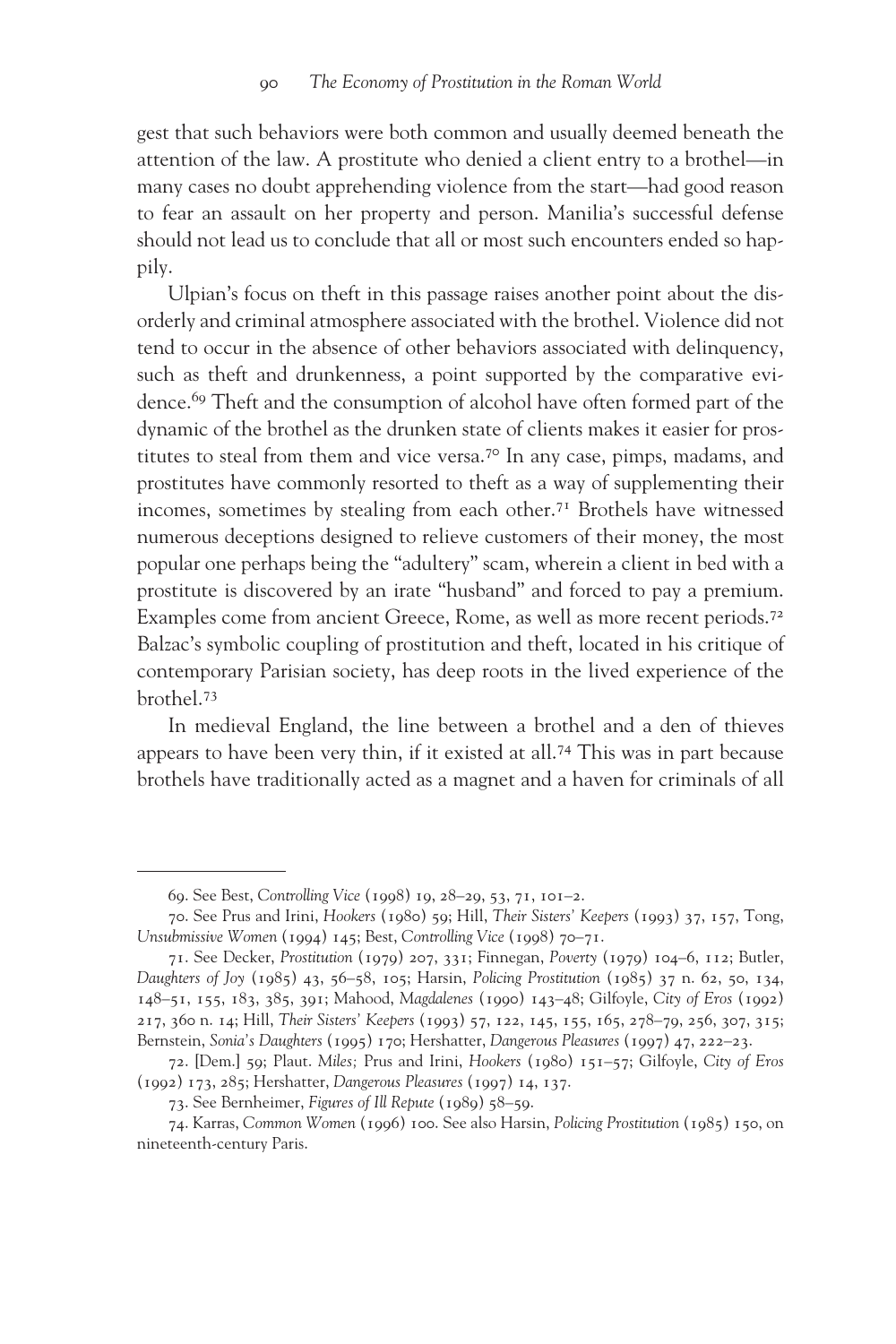stripes, not simply thieves to steal from the prostitutes.75 Evidence from a number of cultures shows how easily stolen property makes its way to the brothel and there is divided up among thieves or fenced to third parties.76 So at Rome, an experiment of Nero's provides the most secure parallel to Caligula's foundation of a brothel on the Palatine:77

Suet. *Nero* 26.1: quintana domi constituta, ubi partae et ad licitationem dividendae praedae pretium absumeretur.

*A market was set up in his [i.e., Nero's] house, where the booty he had acquired was split up, auctioned off, and the proceeds squandered.* 

As for the consumption of alcohol, the details offered by the Roman legal and literary evidence make clear that a violent visit to a brothel was a common feature of the male drinking party, the *comissatio,* a topic that deserves more extensive treatment than is possible here.<sup>78</sup> Often associated with the aristocratic banquet, the *comissatio* was a sort of after-dinner entertainment for young men in their late teens and early twenties.79 It might have entailed the heavy consumption of alcohol, gambling, casual acts of violence against persons and property, and resort to prostitutes.80 The atmosphere of the *comissa-*

77. See the discussion in McGinn, "Caligula's Brothel" (1998) 99.

80. For example, Plaut. *Capt.* 72–73, *Curc.* 354–61, *Men.* 124, *Miles* 652, *Most.* 959–61; Ter. *Ad.* 101–2, *Eun.* 934–36, *Heauton* 206–10; C. Titius *apud* Macrob. 3.16.15–16; Cic. *Verr.* 2.1.33, 2.5.28, 81, *Mur.* 13, *Pisonem* 22, *Phil.* 2.6, 42, 63, 67, 105 (Antony is accused of eliding the distinction between respectable *cena* and debauched *comissatio*); Liv. 3.13.2; Philo *Vita Contempl.* 40–56; Plin. *NH* 14.142 (who complains of the potential for adulterous liaisons at 141); [Quint.] *Decl.* 9.10; Tac. *Ann.* 13.25.1; Suet. *Nero* 26–27; Plut. *Ant.* 9.3–6, *Sulla* 36.1–2; Lucian. *Conviv.* 43–46 (mythological); Galen. *Meth. Med.* 1.1 Kühn 10.3; Dio (in Xiph.) 62.15.6; *HA Verus* 4.6.

<sup>75.</sup> See Prus and Irini, *Hookers* (1980) 91; Hershatter, *Dangerous Pleasures* (1997) 82, 137, 215, 225.

<sup>76.</sup> See Prus and Irini, *Hookers* (1980) 184–85, 222, 225; Schuster, *Frauenhaus* (1992) 66; Karras, *Common Women* (1996) 100. For late-antique evidence, see Socr. *HE* 5.18 *PG* 67.609–12.

<sup>78.</sup> See also chap. 2.

<sup>79.</sup> See, for example, Sen. *Contr.* 2.6.7. Mau, *RE* comissatio (1901) 612 (cf. 618) appears to assume the *comissatio* was closely tied to the dinner party; cf. Marquardt, *Privatleben 1* (1886) 331; Eyben, *Youth* (1993) 103–4. This was not always the case, especially if the *comissatio* was held offsite: see, for example, Cic. *Verr.* 2.3.31; Eugraph. *ad Ter. Ad.* 783 (which can be taken to imply any of the three alternatives mentioned below) and below in the text. By the same token, eroticized entertainment after dinner was not necessarily a *comissatio:* see Gell. 19.9. On the conventions of elite dinners, see, for example, Landolfi, *Banchetto* (1990) esp. 68–70, 95; Treggiari, *Roman Marriage* (1991) 422–23; D'Arms, "Performing Culture" (1999) with literature.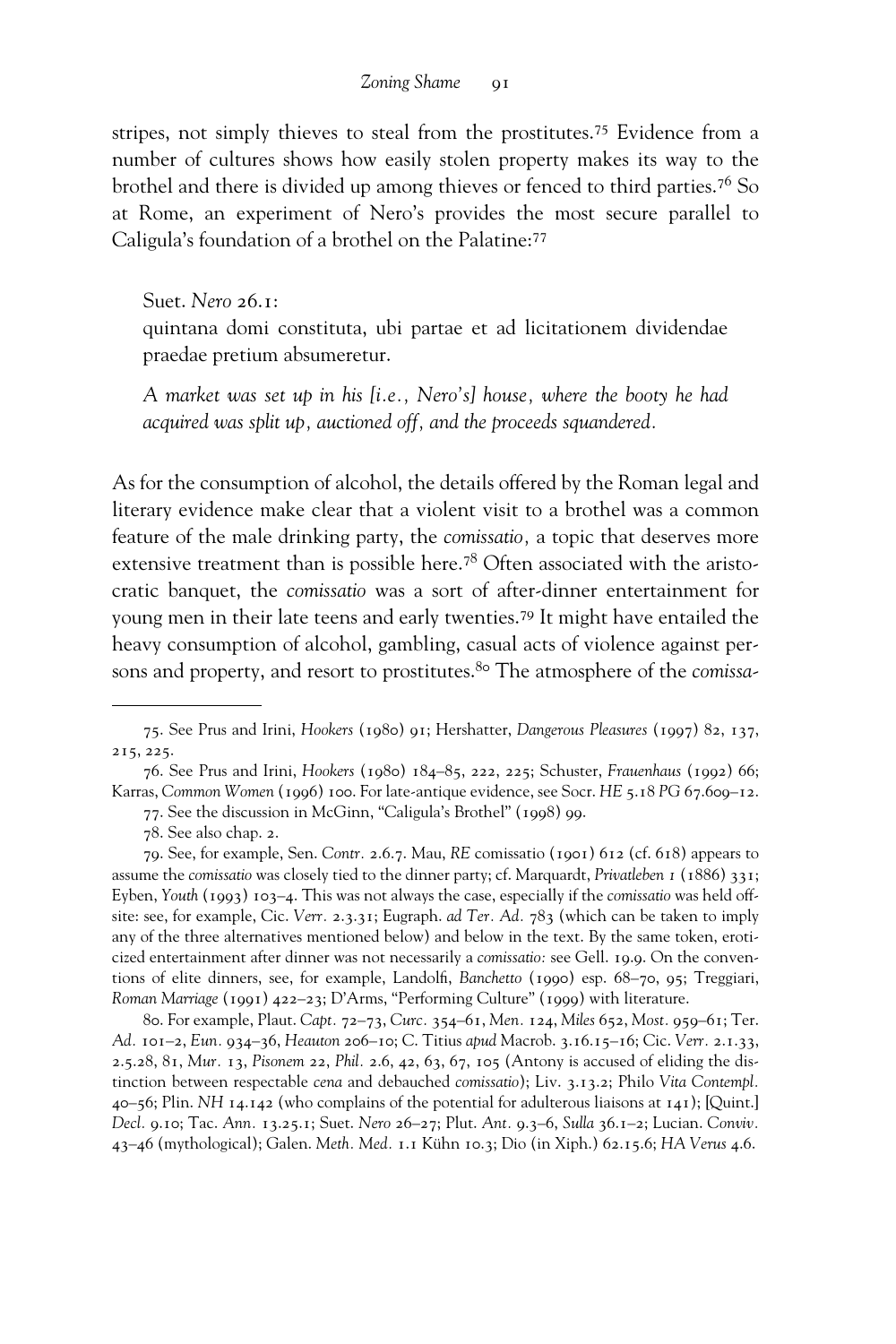*tio,* with its sex, drink, and potential for violence, is notably exploited in different ways by the sources in order to condemn the heinous behavior of L. Quinctius Flamininus, who is said to have executed a man at such an affair at the behest of a prostitute. $81$ 

The heavy consumption of alcohol with attendant disorder might occur in a private venue, such as the site of the preceding *cena,* if there was one, in a brothel or tavern, or in an even more public place such as the Forum.<sup>82</sup> After drinking with friends, individuals were free to seek out prostitutes on their own, a practice perhaps reflected in the literary tradition of the *exclusus amator*, the elegiac lover shut out of his mistress's house.<sup>83</sup> There is a strong affinity in all this with the Greek practice of the male drinking party known as the  $k\bar{\sigma}$ mos.<sup>84</sup>

The evidence discussed above allows me to state with confidence that an atmosphere of disorder and criminality was associated with the operation of Roman brothels. It is impossible, however, to determine the extent to which this evidence reflects upper-class prejudice or social reality. The casual nature of some of the references suggests that they do not simply reflect elite bias. On the other hand, the problems of the brothel did not loom so large as to prompt a shift in official approaches to the brothel. The aediles in Rome and, we may suppose, their equivalents in other cities were, as we shall see, entrusted with the oversight of brothels, but this meant above all the preservation of public order without resort to an elaborate system of regulation or repression.<sup>85</sup> This

<sup>81.</sup> See Landolfi, *Banchetto* (1990) 62; Suerbaum, "Sex und Crime" (1993).

<sup>82.</sup> For the first option, see Plaut. *Miles* 652; Ter. *Eun.* 422–25; Cic. *Cat.* 2.10; Liv. 39.6.8 (female musicians at dinner); Val. Max. 9.1.8 (the house-brothel mentioned here was perhaps an elaboration of the custom of inviting prostitutes for the *comissatio;* for the evidence, see chap. 5); Sen. *Ep.* 95.24; Iuv. 11.171–79; Plut. *Ant.* 9.5. For the second option, see Gell. 4.14; *Hist. Ap. Tyr.* 34; *HA Verus* 4.6 (in Pompeii, at least one of the now-destroyed sexual scenes on the south wall of Room b of the *caupona*/brothel at 6.10.1, 19 [cat. no. 12] appears to have depicted sexual violence against a prostitute: Clarke, *Looking at Lovemaking* [1998] 211). For the third option, see Sen. *Ben.* 6.32.1; though the details given about Julia's behavior are incredible, the point was to make her out to be a prostitute, assisting in a revel: see McGinn, *Prostitution, Sexuality, and the Law* (1998) 168–70. On prostitutes in the Forum, see chap. 9. At times, entertainers, including actresses, dancers, and musicians, provided sexual services on-site or elsewhere: Mau, *RE* comissatio (1901) 617–19.

<sup>83.</sup> Lucr. 4.1177–84; Hor. *Serm.* 1.4.48–52, Prop. 1.16.5–8; Ov. *Rem.* 31–32; [Quint.] 15.2, 7, with McKeown, "Elegy" (1979) 82 n. 27.

<sup>84.</sup> See Landolfi, *Banchetto* (1990) 48; Henry, "Edible Woman" (1992) 256–58 (very good on the "sexualization of food" in the descriptions by Athenaeus); Davidson, *Courtesans and Fishcakes* (1998) 81–82.

<sup>85.</sup> See chaps. 3 and 5.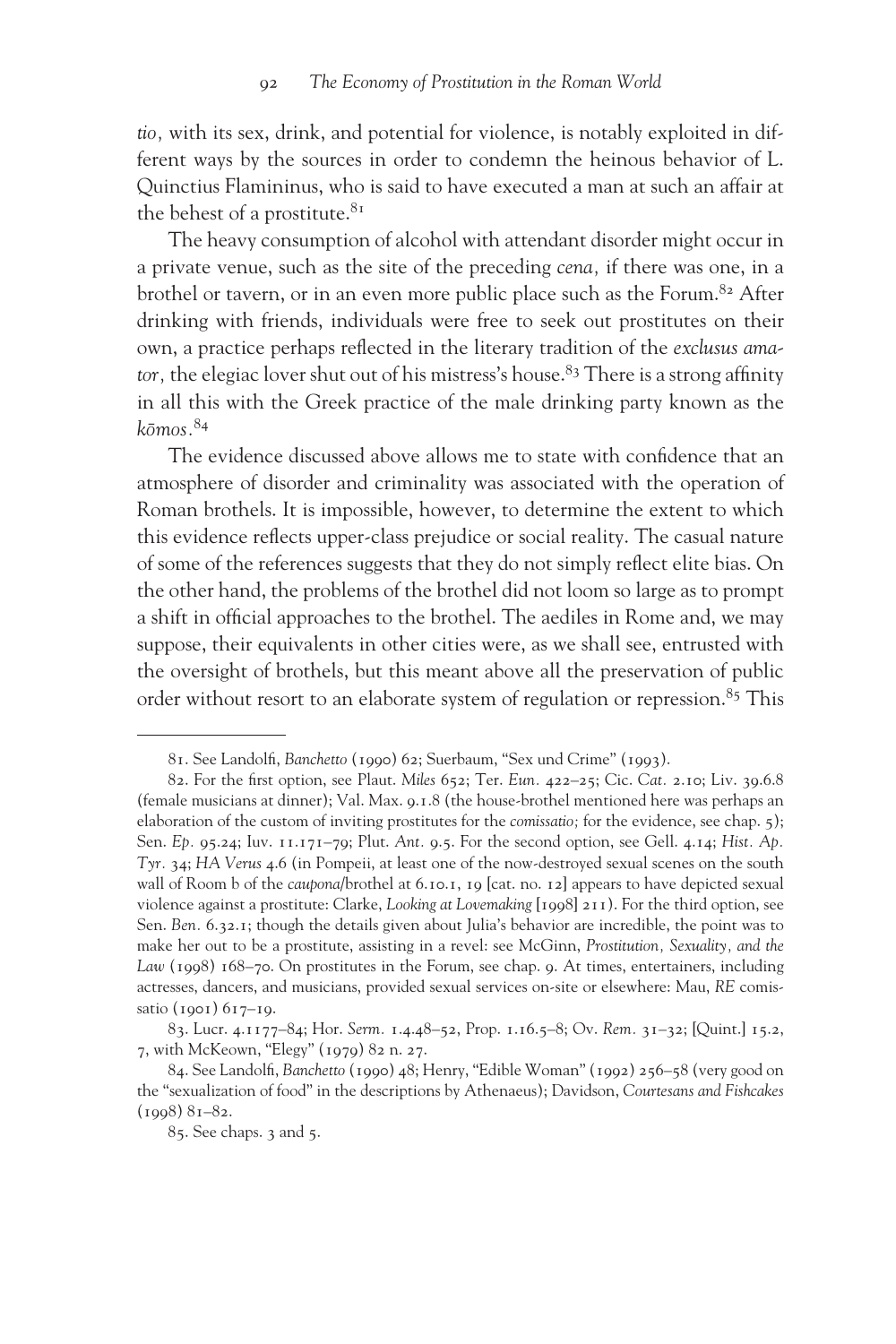may mean that the social pathologies the Romans associated most intimately with the brothel may well have been contained there for the most part.<sup>86</sup>

#### christian topography

In regard to segregation itself, the first well-attested example is a text that attributes to Constantine the establishment, in his new city of Constantinople, of a large brothel in the Zeugma district, complete with a statue of Aphrodite outside on a stone pillar (a nice touch), which was supposed to be the only brothel, indeed the only place where prostitutes worked, in the entire city. $87$  I am inclined to distrust this report as representing yet another effort in the long campaign to make Constantine appear more Christian than he ever was in actual fact.<sup>88</sup> This example perhaps represents a case of wholesale invention or, more probably, the recounting of a popular legend.<sup>89</sup> At any rate, the notion that this pragmatist emperor attempted to limit prostitution in his new capital to a single venue defies belief. Nevertheless, it must stand as an example of what some Christians thought a Christian emperor ought to do. This is where its true value as evidence lies.

I hasten to point out that even a Christian might shrink from such an attribution. By establishing a brothel as an act of public policy, Constantine would seem to join the distinguished, if at the same time dubious, company of ruler-pimps such as Solon and Caligula.90 A fundamentalist of this kind might

<sup>86.</sup> Violent activity itself by *iuvenes* (groups of young men) was hardly linked exclusively to the brothel. See, for example, Apul. *Met.* 2.18; Call. D. 48.19.28.3. On this last text, see Randazzo, "Collegia Iuvenum" (2000) esp. 208; Legras, "Droit et violence" (2001). More generally, Kleijwegt, "*Iuvenes*" (1994).

<sup>87.</sup> *Patria Const.* 2.65 185–87 Preger. On this work of c. 995, see Kazhdan, "Patria of Constantinople" (1991) 1598.

<sup>88.</sup> For some—other—examples of Christian spin on Constantine's actions, see McGinn, "The Social Policy of Emperor Constantine" (1999) esp. 70–71.

<sup>89.</sup> This example seems unlikely to be derived from Constantine's measure repressing some or all aspects of male prostitution (below), especially since the text of the *Patria* mentions female prostitutes. A better candidate is the shelter established for poor prostitutes by Theodosius I (below), but even this would require considerable elaboration.

<sup>90.</sup> We owe knowledge of Solon's brothel to the evidence of fourth-century comic poets. See Rosivach, "Solon's Brothels" (1995); Kurke, *Coins* (1999) 196–97; Frost, "Solon" (2002) all of whom are rightly skeptical about the historicity of the anecdote. McGinn, "Caligula's Brothel" (1998) is inclined to credit Caligula with actual pimping, though this may be a case of the exception that proves the rule regarding the truth of the tradition. According to one tale, which is no doubt apocryphal, Cato the Elder recommends recourse to the brothel and in so doing, falls more or less into the category of ruler-pimps: see the evidence and discussion in chap. 8.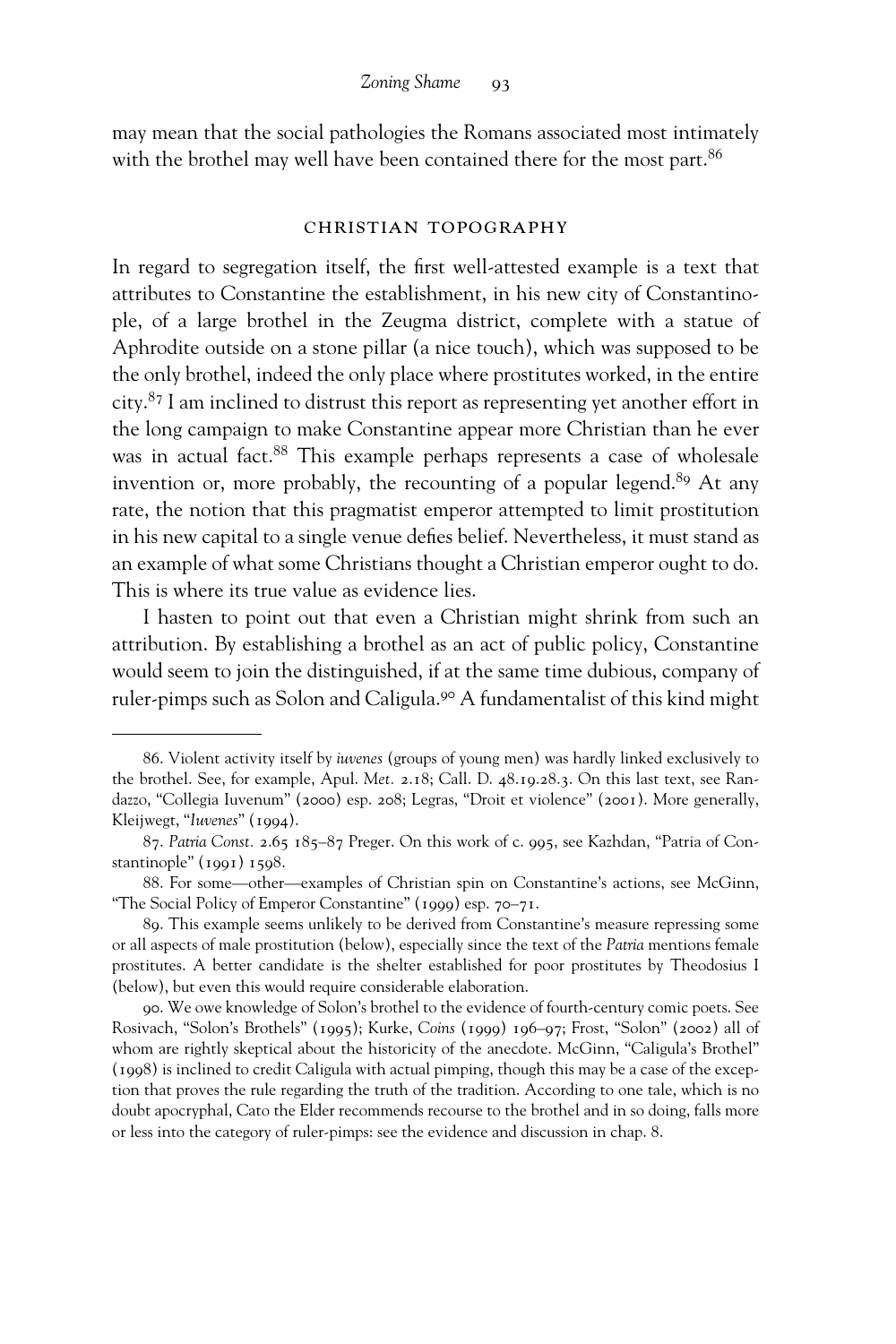not view as a saving grace the attempted "paganification" of the brothel-site through the alleged installation of the statue of Aphrodite. At any event, let us not saddle emperor Constantine with more credit, or blame, than the sources allow. For example, as one scholar writes, "[i]t is characteristic of his pragmatic approach to prostitution that Constantine designated a section of his new capital city, Constantinople, as an official red-light district and required all of the city's harlots to remain within its confines".<sup>91</sup> The legend lives on.

A more likely candidate for the first Christian intervention in the business of zoning brothels is perhaps seen, albeit indirectly, in the *Historia Augusta,* which reports that the emperor Tacitus "outlawed brothels in the capital, a measure which, to be sure, could not hold for long."92 The author is almost certainly making fun of Christian antiprostitution legislation, rather than reporting an action that we can reliably attribute to the third-century emperor. We might guess the measure was an initiative of the Theodosian dynasty, which has been lost to us at least in part because of its swift and manifest failure.93 Even if one believes the report about Constantine's Zeugma brothel, a similar conclusion is inevitable, namely that the policy of zoning failed. Brothels in Constantinople, as in other Byzantine cities, were located where the customers were found— at the harbors, near the holy shrines, and, where we might expect the administrative heirs of the classical aediles to be most attentive, in the heart of the city center.94

Where did the Christian ideas about zoning prostitution arise? Before attempting an answer to this question, I must first confront a difficulty in my argument. If it is indeed possible to show, or simply to suggest strongly, that the impetus to segregate venal sex within cities originated with Christianity, this does not render the arguments of the proponents of zoning at Pompeii

<sup>91.</sup> So Brundage, *Law, Sex, and Christian Society* (1987)105, argues, though without citing a source.

<sup>92.</sup> *HA Tac.* 10.2: "meritoria intra urbem stare vetuit, quod quidem diu tenere non potuit."

<sup>93.</sup> See McGinn, *Prostitution, Sexuality, and the Law* (1998) 269–74, for a discussion of the anti-Christian disposition of the author of the *HA.* Christian sensitivity to the problem at this time is suggested by the evidence of *Mac. Aeg.*/*Alex. Acta* 1 *PG* 34.221A, if this is correctly dated to the late fourth century. Though the *HA* text does not specify male brothels, it does perhaps refer to the suppression of such brothels in 390: see below in the section on "Augustinian Policy." For another view, see Neri, *Marginali* (1998) 205 (206) n. 29, who sees in the text a possible historical reference to the reign of Tacitus.

<sup>94.</sup> *Mac. Aeg.*/*Alex. Acta* 1 *PG* 34.221A; Iustinianus Nov. 14 (a. 535); Proc. *Aed.* 1.9.2–4; with Leontsini, *Prostitution* (1989) 63–65, who accepts the report about Constantine's brothel, arguing for its utter failure.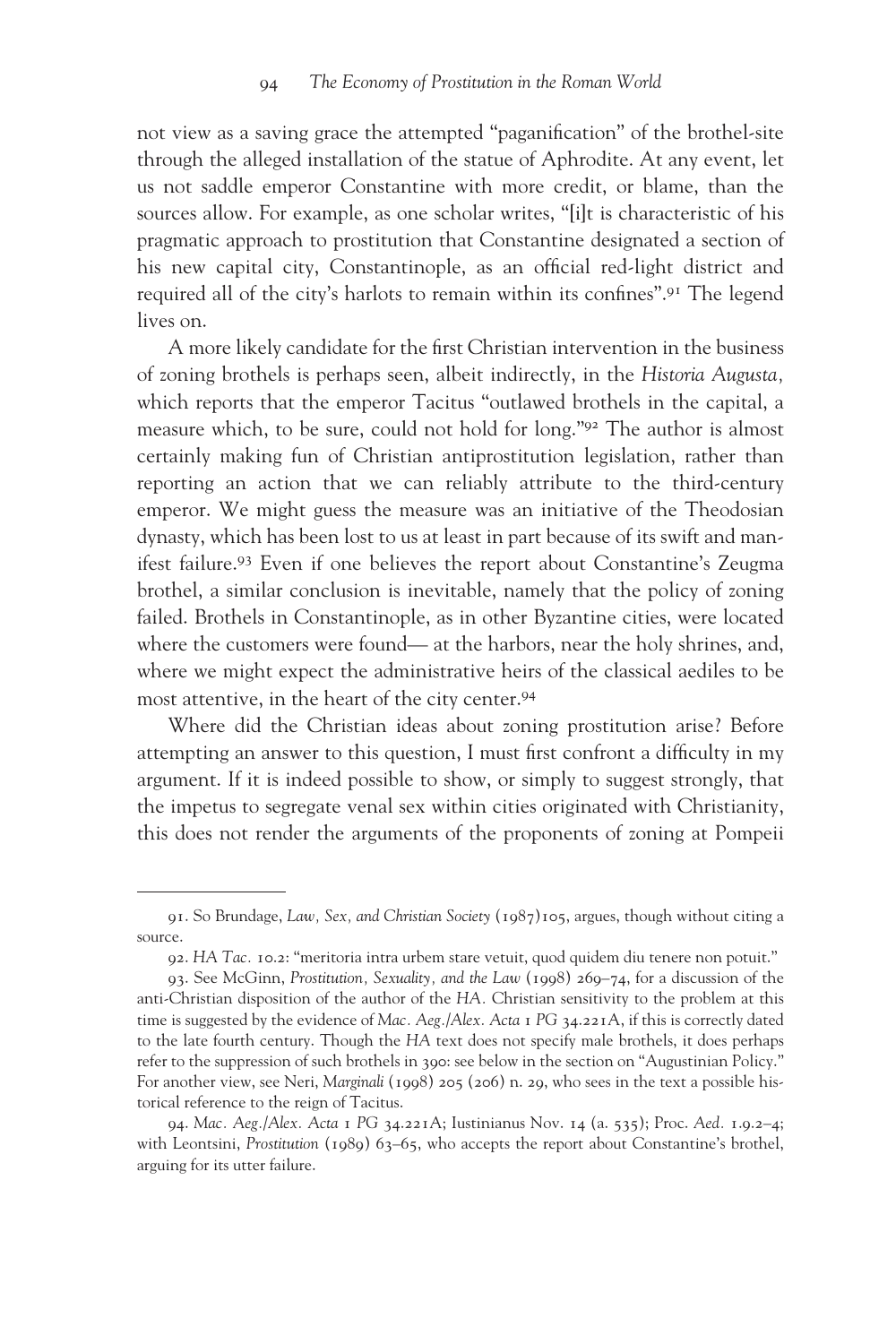somehow automatically anachronistic. Such an argument in fact opens the door to the suggestion that the Christians, as with a number of aspects of their teaching on sexual matters or morality in general, took some elements of the various moral traditions that predated them in the Mediterranean world and made them their own.95

What makes the difficulty particularly acute in the matter of segregating prostitution is that there is nothing about Christian moral teaching in antiquity that in any sense predestines it to favor this policy over others. A peculiar fact about Christian doctrine is that over the centuries it has shown itself remarkably supple in accommodating itself to any number of policies regarding the sale of sex, ranging from repression, to regulation, to tolerance, to various combinations of these approaches.96

### augustinian policy

A useful demonstration of the point I have just made is provided by a text of St. Augustine, which has been of monumental importance in the formation of public policy on prostitution in the Christian West and beyond and in the historical understanding of this policy:

Augustinus *Ordine* 2.12 *CCSL* 29.114; Doignon 198: Aufer meretrices de rebus humanis, turbaveris omnia libidinibus.

*Remove prostitutes from human societies and you will throw everything into confusion through lusts.*

By itself, this text is polyvalent. By itself, all it really amounts to is an argument against the repression of prostitution, rather than one for the regulation, or tolerance, of the profession. Because of its ambiguous nature, the text has been interpreted in various ways, as justifying tolerance, or regulation, or some combination of the two. The historical—and historiographical—record in fact is full of such varied interpretations.97 This fact does not render the search for Augustine's meaning any easier.

<sup>95.</sup> For an elegant presentation of this question regarding the particular aspect of sexual renunciation, see Brown, *Body and Society* (1988).

<sup>96.</sup> See McGinn, *ESH* (1994) s.v. "Prostitution*.*" Cf. Chauvin, *Chrétiens* (1983) 27, 52, 68–71, 85, 93, 96, who cannot be followed on many points of detail.

<sup>97.</sup> See Chauvin, *Chrétiens* (1983) 60 (for this general point); Harsin, *Policing Prostitution* (1985) 110 (for the point that Alexandre Parent-Duchâtelet used Augustine to justify his work, which laid the foundation for French nineteenth-century regulationism); Otis, *Prostitution* (1985)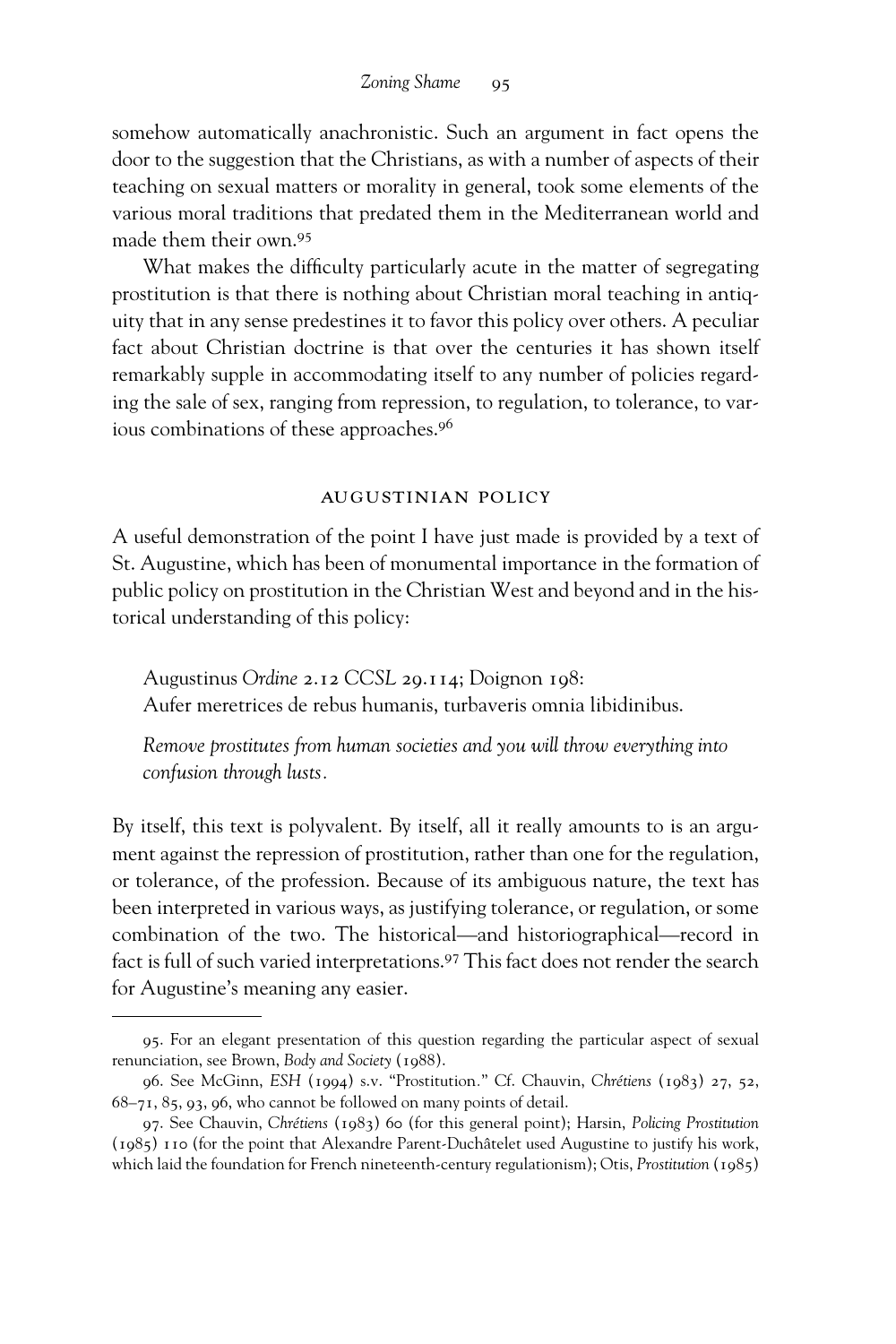Of course, the approach Augustine is implicitly criticizing in the *De Ordine* was not characteristic of pre-Christian Roman policies on prostitution, at least, not in the drastic form he presupposes, that is, complete removal from human society. In other words, this too was a Christianizing policy. We do not have to go far to find Christian hostility toward prostitution in the sources.<sup>98</sup> The Roman practice of punishing Christian women, mentioned by Tertullian, among others, by interning them in brothels may have helped sour them on the profession.99 But the disfavor is much older than that, based in no small measure on a text by Paul that appears to exclude both prostitute and client from the Christian Church.<sup>100</sup>

We may reasonably question whether all of this evidence is inevitably linked to the repression of prostitution, since disapproval of the practice can notably coexist with other official approaches, though admittedly is unlikely to be found alongside sheer tolerance. In any event, we do find various repressive measures launched by Christian emperors, albeit partial in nature. In most cases, these measures were directed at pimping, rather than at prostitutes or prostitution itself.<sup>101</sup> We may contrast these measures with the official line taken toward male prostitution in late antiquity, which began with a pagan emperor, Philip the Arab, and which was significantly harsher, as well as an anomalous campaign directed against male and female prostitution under Julian.<sup>102</sup> It is worth reviewing briefly the late-antique measures adopted against prostitution in the years before Augustine wrote.

<sup>12,</sup> and Rossiaud, *Medieval Prostitution* (1988) 80–81 (for the idea that Augustine was critical for the medieval intellectual position on fornication); Brundage, *Law, Sex, and Christian Society* (1987) 106 (for the argument that Augustine advocated the toleration of prostitution); Perry, *Gender and Disorder* (1990) 46–47 (for the point that authorities in sixteenth-century Spain used Augustine to prove prostitution was a necessary evil); Guy, *Sex* (1991) 13, 50, 181, 200, 202 (for the fact that both Catholics and anti-clerics cited Augustine to justify regulating prostitution instead of repressing it in late nineteenth- and early twentieth-century Buenos Aires and discussion of at least one important objection to this position); Karras, *Common Women* (1996) 6 (for the point that Augustine was critical for the development of the medieval version of the hydraulic thesis of male sexuality).

<sup>98.</sup> See, for example, Iustin. Martyr. *Apol.* 1.27 Munier 70–72; Tert. *Apol.* 15.7 *CCSL* 1.114, 50.12 *CCSL* 1.171, *Cultu Fem.* 2.12.1 *CCSL* 1.367, *Pallio* 4.9 *CCSL* 2.745; Min. Fel. 25.11 Kytzler 24.

<sup>99.</sup> Tert. *Apol.* 50.12 *CCSL* 1.171. See chap. 8.

<sup>100.</sup> Paul. 1 *Cor.* 6.15–16: below in the text.

<sup>101.</sup> Valent., Theod., Arcad. *Coll.* 5.3 (a. 390); Nov. Theod. 18 (a. 439): one can certainly more accurately describe the latter as a measure repressing pimps. See also Constantius CTh. 15.8.1 (a. 343); Theod., Valent. CTh. 15.8.2 (a. 428) (= C. 1.4.12 = C. 11.41.6); Leo C. 1.4.14  $(a. 457 - 67)$  (= [?] C. 11.41.7); Iustinianus Nov. 14 (a. 535).

<sup>102.</sup> On the alleged Christianity of Philip, see the recent negative assessment of Körner, *Philippus Arabs* (2002) 273.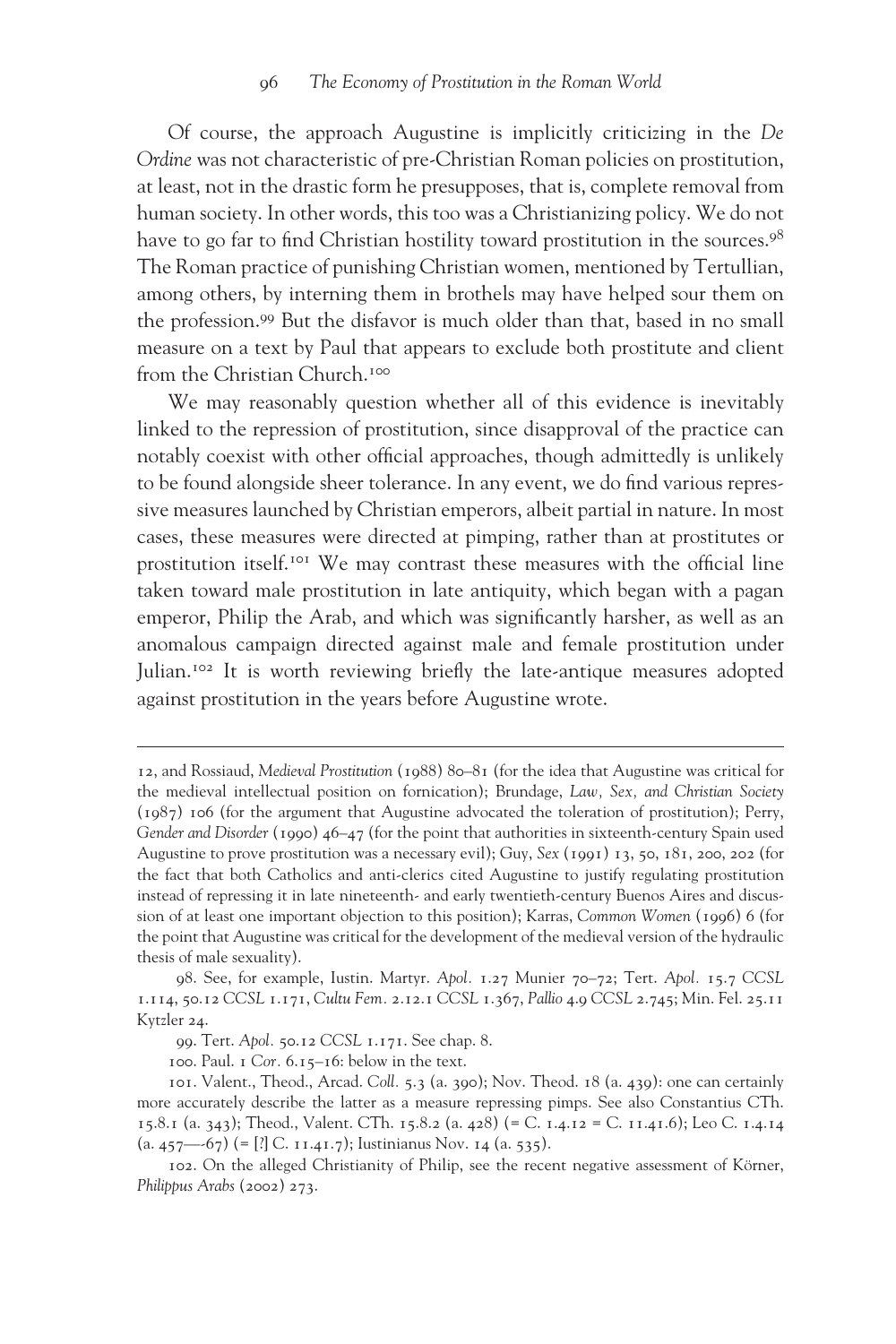Aurelius Victor tells us that Philip the Arab during his short reign (A.D. 244–49) decided to outlaw male prostitution when, following an unsuccessful sacrifice, he caught sight of a young male prostitute soliciting outside of a brothel who resembled his own son.<sup>103</sup> Victor asserts that the measure failed, while also implying that male prostitution remained illegal in his own day just over a century later. Jerome reports that Constantine prohibited male prostitution, at a minimum from the arches of places of public entertainment such as theaters and amphitheaters, though a broader ban might be implied as well.<sup>104</sup> Jerome, of course, wants to claim this measure as a victory of Christian ideology, though it is hardly necessary to assume that this was a motive of Constantine, given the precedent set decades before by Philip.

All the same, Christian emperors continued to repress male prostitution. Constantine's sons instituted yet another ban in A.D. 342, which is laid down in a law that seems to embrace nonvenal same-sex relations as well as prostitution.105 Worth mentioning, though it occurred just after Augustine's time of writing the *De Ordine,* is the violent attack on male brothels that was launched in Rome in 390.<sup>106</sup> We may compare the official attitude toward male prostitution with that toward female prostitution. To our knowledge, one repressive measure (apart from a very partial exception noted below) was taken by a fourth-century Christian emperor against female prostitution, a law by Constantius that placed limits on, if it did not prohibit outright, the prostitution of Christian slave women against their will.<sup>107</sup>

The measures mentioned by the emperor Julian in a speech delivered at Constantinople in 362 were nothing new for male prostitution; but for female prostitution they were quite extraordinary. Julian, in the midst of a denunciation of his bitter enemies the Cynics, describes an unnamed city filled with temples and secret rites as well as many holy priests who dwelled in its sacred precincts. These priests, notes Julian approvingly, had driven out everything unnecessary, low, and base from the city, such as baths, brothels, and taverns, in order to preserve its purity.<sup>108</sup>

Baths, brothels, and taverns were three of the leading centers of prostitu-

<sup>103.</sup> Aur. Vict. *Caes.* 28.6–7. With this move, Philip placed himself in the conservative Roman moral tradition, according to Körner, *Philippus Arabs* (2002) 180–81.

<sup>104.</sup> Hier. *Comm. in Esaiam* 1.2.5–6 *CCSL* 73.32.

<sup>105.</sup> Constantius, Constans, CTh. 9.7.3 (= C. 9.9.30[31]) (a. 342). The literature is vast. Among the more reliable guides are Dalla, *Ubi Venus Mutatur* (1987) esp. 167–70 and Cantarella, *Bisexuality* (2002) 175—76.

<sup>106.</sup> Valent., Theod., Arcad. *Coll.* 5.3 (a. 390).

<sup>107.</sup> Constantius CTh. 15.8.1 (a. 343). The language of the statute suggests a very limited protection at best was made available: see Evans-Grubbs, "Virgins and Widows" (2001) 235.

<sup>108.</sup> Iulian. *Or.* 6.7.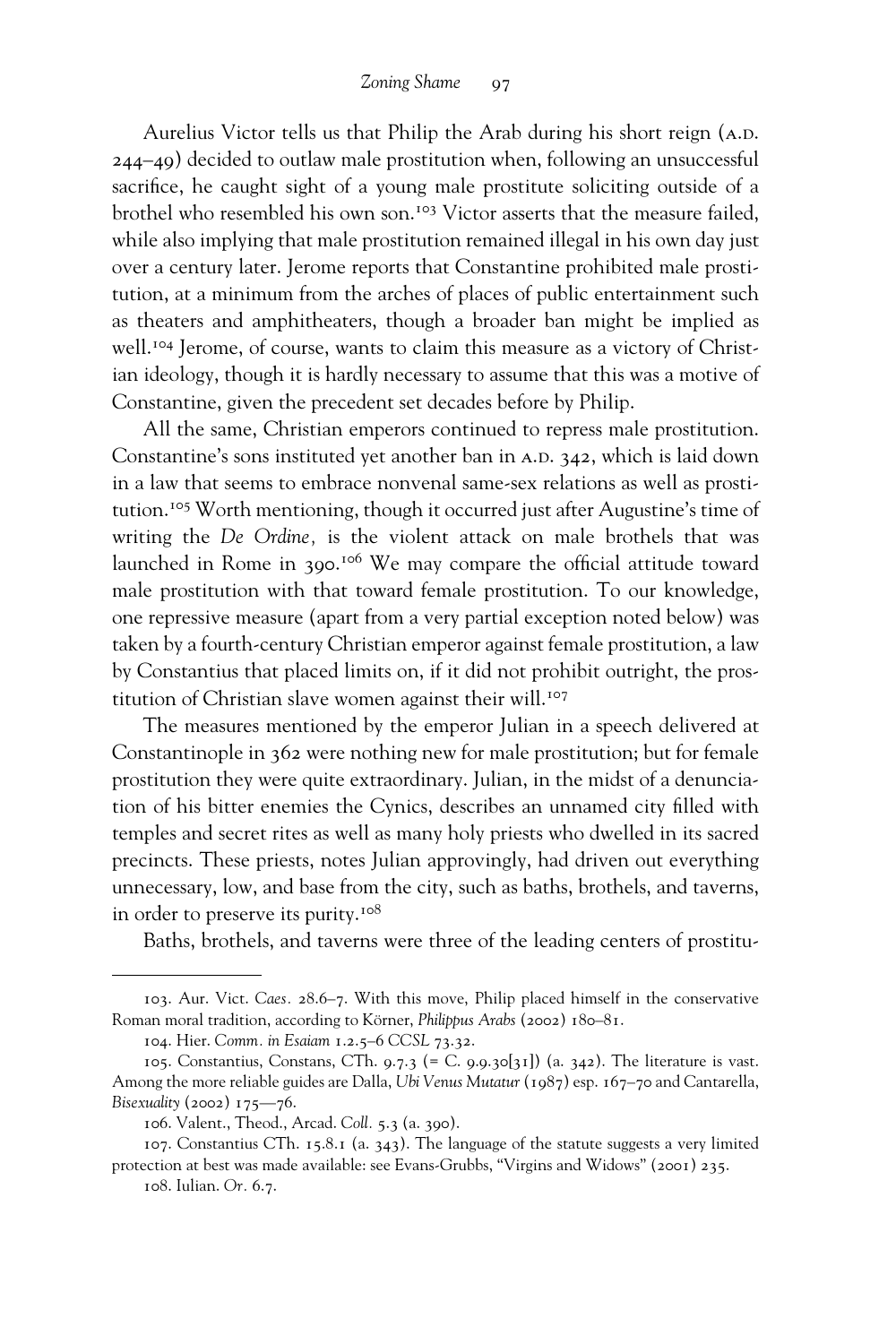tion in the Roman city, as we saw in chapter 2. Thus, Julian's campaign may be regarded as fundamentally directed against the presence of prostitution, though of course it went even further than that.<sup>109</sup> Despite the misgivings of some moralists, as noted, baths were an important aspect of city life for the Romans. Thus it seems as if Julian's intent here was as much about reforming the basic experience of urban culture.110 One may compare this initiative with his implacable hostility toward the theater.<sup>111</sup> Julian mentions just one city, evidently a religious center where pagan priests enjoyed great political influence, but may be taken to imply that more than one was involved. All the same, it is difficult to imagine that many urban centers participated in this project of repression, not only for reasons of ideology, culture, and pragmatic policy (not to speak of self-interest), but also given the fact of Julian's very brief reign.

Julian does not claim credit for this project of urban purification, though there can be little doubt he was behind it. He took a great interest in reforming the pagan priesthood in order for it to serve as the spearhead of his religious reform of all of Roman society.112 So he forbade priests from visiting the theater, drinking in taverns, or engaging in any occupation that was shameful or degrading.<sup>113</sup> Thus, it is not surprising to find pagan priests tasked with enacting an ambitious moral reform. As with other aspects of Christian social reform, such as poor relief, Julian perhaps wanted to beat them at their own game.114 While the attempt to repress completely male prostitution had pre-Christian roots, extending this attack to venal sex *tout court* was a novelty. Even so, there is some reason to think that Dio of Prusa's hostility toward prostitution influenced Julian, insofar as Julian depended on him for certain other aspects of his attack on the "uneducated Cynics." 115 If so, this is another sign

<sup>109.</sup> We cannot describe this policy as zoning, since the point was to drive brothels, and prostitution in general, outside the physical limits over which the local authorities enjoyed power, i.e., the city itself. Worth noting is that Julian uses the metaphor of the body in his speech, not to accommodate venal sex in the Roman city as Augustine does (below), but to describe the hierarchical structure of philosophy itself: see *Or.* 6.10, with Prato and Micalella, *Giuliano* (1988) 74–75, on the tradition.

<sup>110.</sup> So Bouffartigue, *Julien* (1992) 668–69.

<sup>111.</sup> See, for example, Iulianus *Misopogon* 21.351C–D.

<sup>112.</sup> See Bowersock, *Julian the Apostate* (1978) 87–88; Renucci, *Idées politiques* (2000) 324–59; van Nuffeln, "Deux fausses lettres" (2001) 137–38, 141–43.

<sup>113.</sup> Iulianus *Ep.* 84.430B Bidez, 89.304B Bidez. Van Nuffeln, "Deux fausses lettres" (2001)  $136-48$ , argues that the first letter  $(84)$  is spurious, though his argument seems undercut by the radical measures taken against taverns, brothels, and baths.

<sup>114.</sup> See, for example, Raeder, "Kaiser Julian" (1944/1978) 210–15; Bowersock, *Julian the Apostate* (1978) 87–88.

<sup>115.</sup> Dio Chrys. 7.133. See Athanassiadi-Fowden, *Julian and Hellenism* (1981) 128–29; Prato and Micalella, *Giuliano* (1988) xxv–xxvi, for Dio's influence on this speech.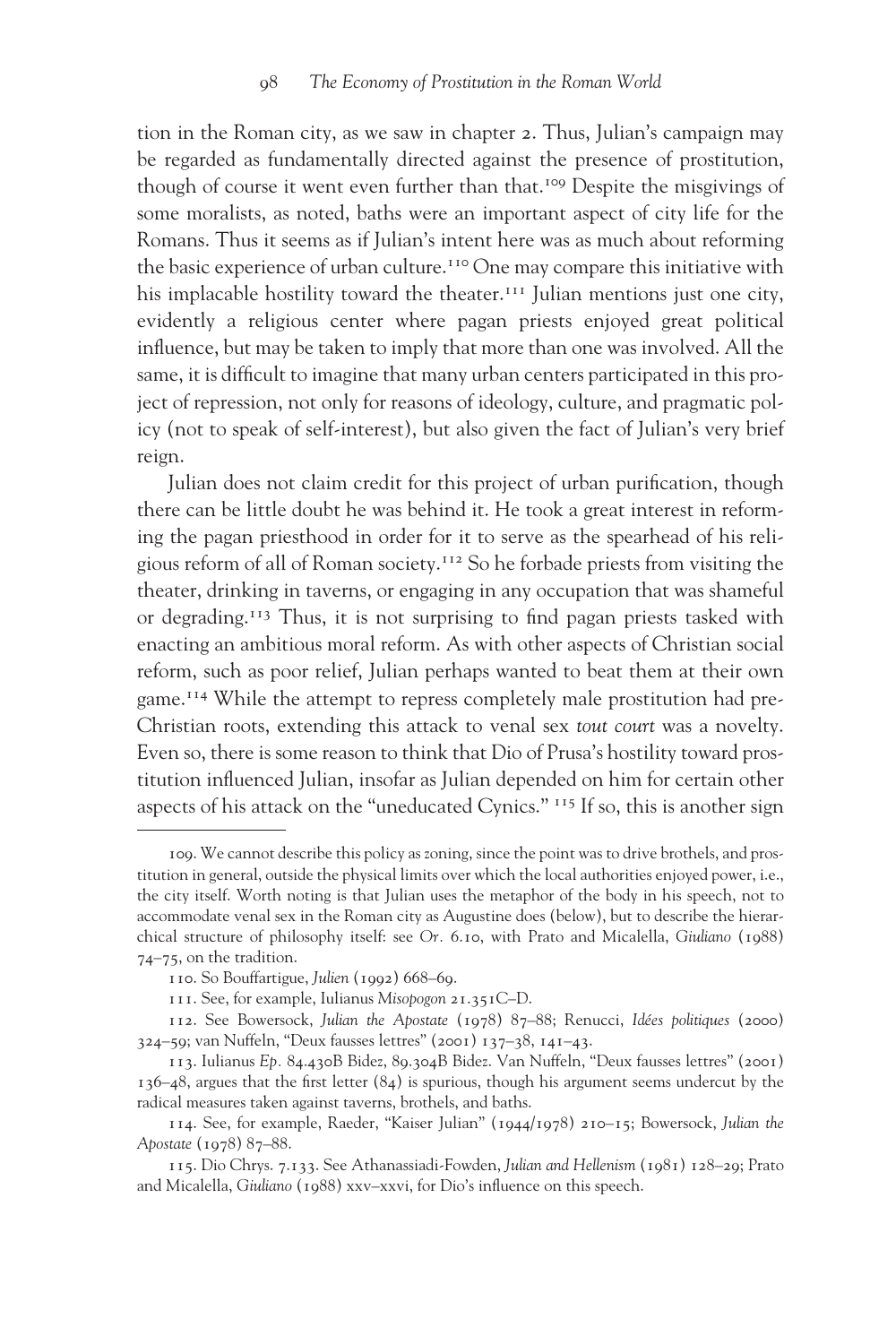of just how extraordinary his position was on prostitution, given Dio's radical stance.

The evidence about attempts to repress prostitution does encourage an inference to be drawn about the significance of the *De Ordine* regarding the politics of prostitution. A number of different measures had been taken against prostitution in late antiquity, none of which seem to have enjoyed success beyond a limited period of time at best. The initiative taken under Julian, despite its evident failure, might still have been regarded by some Christians as a challenge to their own position, especially regarding the tolerance of female prostitution. As suggested, it may very well have been intended as a challenge. The matter was therefore still open for debate. Disagreement among Christians was perhaps rendered sharper by the repressive measures taken against brothels, at least some brothels, in Rome by Theodosius I in 385, the year before the composition of the *De Ordine.*<sup>116</sup> What we seem to have in this passage by Augustine is the outline, bare as it is, of a debate among Christians about the optimal public policy on prostitution.

Can we be any more precise about Augustine's own position? It is perhaps possible if we look at the context of the sentence quoted above in the text. The future bishop is grappling with the problem of the place of Evil in God's creation.117 Does it show the limits of His power or, worse, suggest that God endorses Evil?118 Centuries later Thomas Aquinas, who was likewise grappling with the problem of Evil, adapted Augustine's words regarding the repression of prostitutes in order to justify the toleration of the religious practices of nonbelievers.<sup>119</sup> With that context in mind, it is not surprising to find that, immediately before introducing the problem of prostitution in this passage, Augustine cites the need to abide the existence of the marginal and socially despised figure of the executioner in a well-ordered society (*bene moderata civitas*).

Augustinus *Ordine* 2.12 *CCSL* 29.114; Doignon 198–200: Quid sordidius, quid inanius decoris et turpitudinis plenius meretri-

<sup>116.</sup> A tavern-brothel attached to a bakery had a practice of abducting patrons to work in a mill; other brothels had adulteresses work as prostitutes. Theodosius not only ended these practices but ordered the brothels in question destroyed: Socr. *HE* 5.18 *PG* 67.609–13; Theoph. *Chron. PG* 108.208–9.

<sup>117.</sup> The dialogue *De Ordine* is one of Augustine's earliest surviving works, dated to December of 386 by Brown, *Augustine of Hippo* (2000) 64. On the problem in Augustine's works overall, see Cancelo, "Anotaciones" (1994).

<sup>118.</sup> The dilemma is laid out at Augustin. *Ordine* 1.1 *CCSL* 29.89; Doignon 69–71.

<sup>119.</sup> Aquinas, *Summa* 2a2ae.10.11. I rely on the text and translation furnished by the monument of scholarship produced by the English Dominicans: "Blackfriars." *St Thomas Aquinas, Summa Theologiae* 32 (1975) 72–75.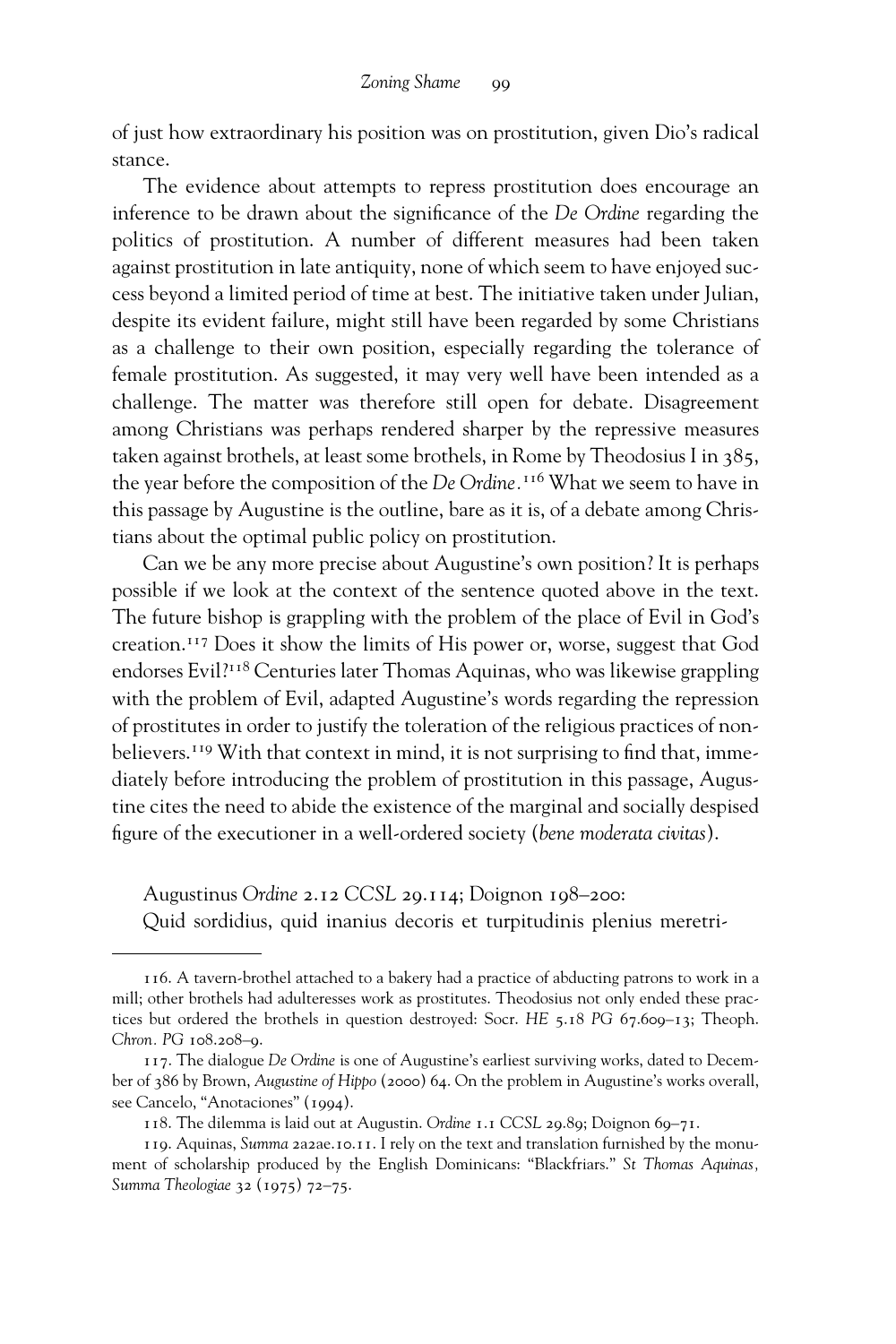cibus, lenonibus ceterisque hoc genus pestibus dici potest? aufer meretrices de rebus humanis, turbaveris omnia libidinibus; constitue matronarum loco, labe ac dedecore dehonestaveris. sic igitur hoc genus hominum per suos mores impurissimum vita, per ordinis leges condicione vilissimum. nonne in corporibus animantium quaedam membra, si sola adtendas, non possis adtendere? tamen ea naturae ordo nec, quia necessaria sunt, deese voluit nec, quia indecora, eminere permisit. quae tamen deformia suos locos tenendo meliorem locum concessere melioribus. quid nobis suavius, quod agro villaeque spectaculum congruentius fuit pugna illa conflictuque gallinaciorum gallorum, cuius superiore libro fecimus mentionem? quid abiectius tamen deformitate subiecti vidimus? Et per ipsam tamen eiusdem certaminis perfectior pulchritudo provenerat.

*What can be said to be baser, more devoid of honor, more laden with disgrace than prostitutes, pimps, and the other vermin of this type? Remove prostitutes from human society and you will throw everything into confusion through lusts. Confer on them the status of respectable women, and you will only disgrace the latter through blot and humiliation. So instead this kind of person is rendered most foul in terms of lifestyle by their conduct, and lowest in social status by the laws of the universal order (*ordo*). Aren't there, in the bodies of living creatures, certain parts, which if you should pay attention only to them, you wouldn't be able to pay attention? Nevertheless, the natural, universal order (*naturae ordo*) did not wish them to be lacking, since they are necessary, nor did it allow them to stand out, because they are ugly. These misshapen elements, all the same, by retaining their own contexts, yield a better place to the better parts. What has been more pleasant to us, what entertainment more appropriate for ‹eld and farm, than that combat and contestation of barnyard-bred cocks, of which we spoke in the preceding book? All the same, what have we seen that is more cast down than the defacement of the one who is defeated? And yet it is through that very defacement that the beauty of this same competition had emerged as more perfect.* 

First, we must note that much of this passage is woven simply from the more or less whole cloth of traditional Roman male upper-class attitudes about prostitutes and prostitution. The characterization of prostitutes in the language of social disgrace and sexual shame (e.g., *dedecus*, *turpitudo*) is very familiar,<sup>120</sup> as

<sup>120.</sup> Such language also plays an important role in moral discourse about *decorum,* particularly in relation to the body: see Doignon, *Ordre* (1997) 347 citing Cic. *Off.* 1.126 (see also 127), 3.85, and below in the text.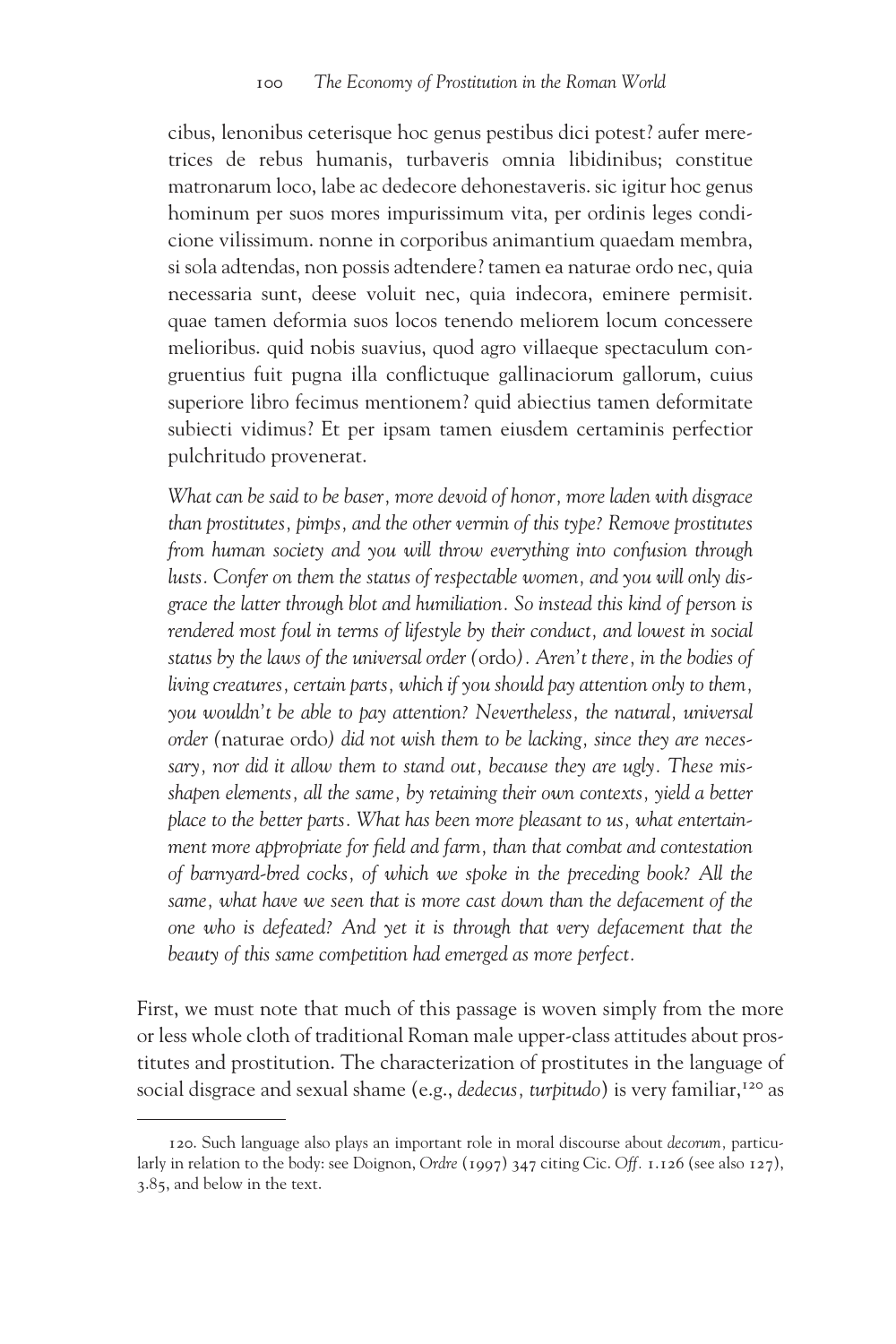is the contrast between the status of respectable women (*matronae*) and that of prostitutes, which had been, after all, a fundamental premise of the Augustan law on adultery.<sup>121</sup> The same statute assumed that prostitutes ideally served to distract male lust away from respectable women and so exempted both prostitutes and the men who had sexual relations with them from its penalties.<sup>122</sup> We can easily see that the idea, which we would locate in a kind of biological determinism, that prostitutes functioned—or should function—as a safety valve for male sexual desire is central to Augustine's thinking in the passage quoted above. His use of the map of the human body to help chart the coordinates of the body politic also has an excellent classical pedigree, traceable, for example, to Livy's Menenius Agrippa.<sup>123</sup>

A closer examination of the passage, however, suggests that Augustine's stress on the precise *location* of the parts in his version of the fable of the body finds only very limited precedent in the tradition. The degree of emphasis he places on this one aspect is far, far greater, suggesting an intent to marginalize the prostitute not only socially but topographically as well. The difference is essential then for understanding the nature of his own particular contribution to this discourse on the body. Livy, in his account of Menenius's fable, mentions merely in passing that the stomach is found *in medio.*<sup>124</sup> Most of the other authors who trade in the tale of the parts of the body, such as Xenophon, Aesop, Cicero, Dionysius of Halicarnassus, Seneca, and Polyaenus, are silent on the point of location.125

There are two significant exceptions to this rule, however. In one of the many passages where he adopts the body metaphor, Dio of Prusa implicitly rejects zoning vice, when he states that publicly displayed flaws in the body politic are preferable to hidden vice, just as physical illness that is visible is preferable to illness that it is internal, since the former is easier to treat.<sup>126</sup> In one of his speeches, Aelius Aristides, who also favors this metaphor, compares internal diseases, which are the most severe for the body and require the most

<sup>121.</sup> See McGinn, *Prostitution, Sexuality, and the Law* (1998) 147–71.

<sup>122.</sup> See McGinn, *Prostitution, Sexuality, and the Law* (1998) 194–202.

<sup>123.</sup> Liv. 2.32.9–12. For discussion of this passage and its parallels, see Ogilvie, *Commentary on Livy* (1970) 312–13; Martin, *Spirit* (1984) 22–23; Collins, *First Corinthians* (1999) 458–61. Dionysius of Halicarnassus, at 6.86, also has Menenius use the fable of the body, which the historian says was based on Aesop: 6.83.2.

<sup>124.</sup> Liv. 2.32.9. For a brief discussion of the evidence—not as rich as we would like—for the literary transformation of Rome into "a kind of bodily map," see Gowers, *Loaded Table*(1993) 14–15.

<sup>125.</sup> Xen. *Mem.* 2.3.18; Aesop. 159; Cic. *Off.* 1.85, 3.22–23, 26–27, 32; Dion. Hal. 6.86; Sen. *Ep.* 95.52, *Ira* 2.31.7; Polyaen. 3.9.22. For the emperor as *caput imperii,* see Ando, *Ideology* (2000) 392–93 with literature.

<sup>126.</sup> Dio Chrys. 9.2.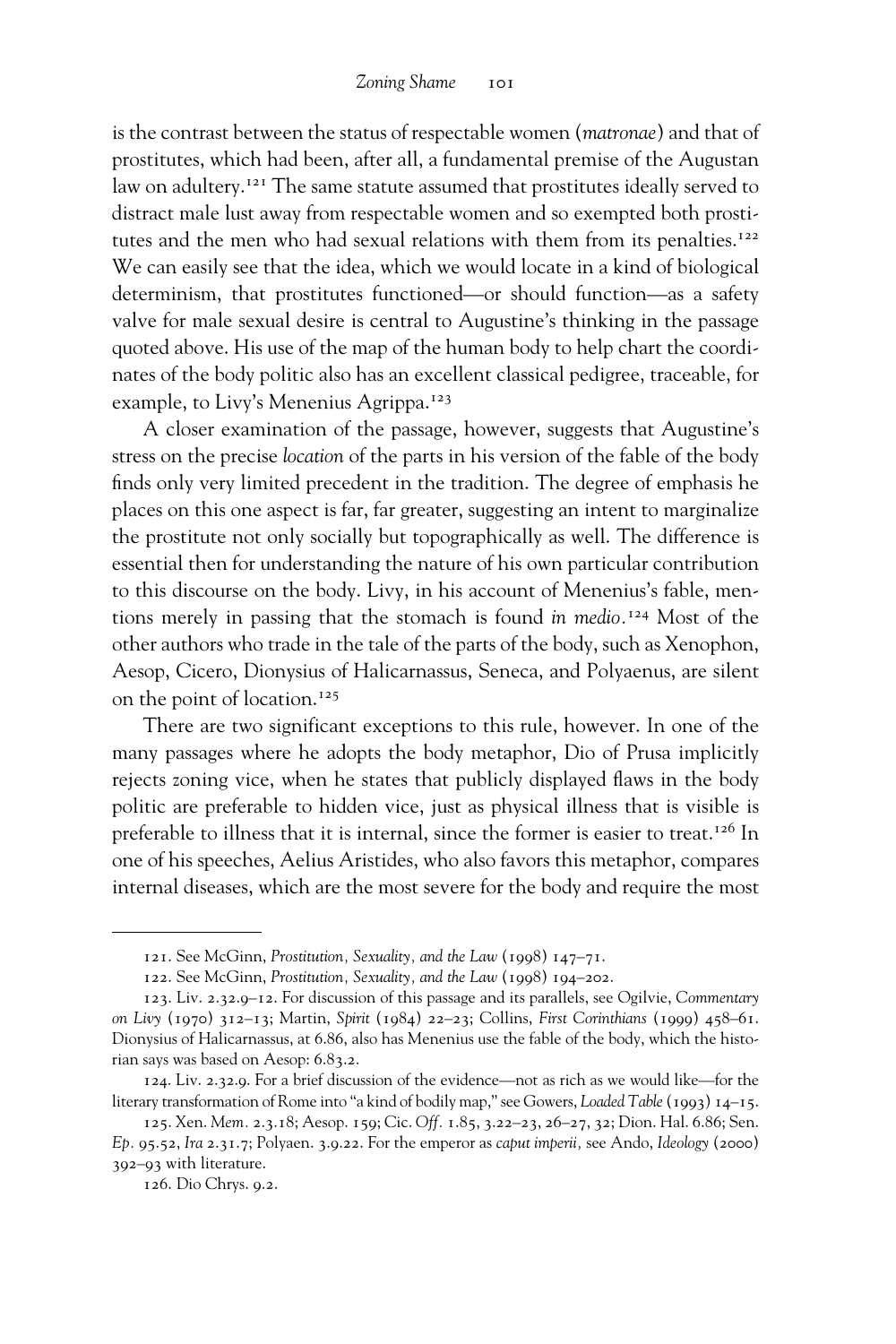attention, to domestic problems and conflict, which are the worst mischance for a city.<sup>127</sup> Far from testifying to the practice of zoning, such evidence suggests that for the pre-Christian ancients an entirely different calculus prevailed regarding the screening of vice from public view.<sup>128</sup>

An evident third exception is even more telling. Notably, it involves a passage by St. Paul in which the Body of Christ is analogized to the human body. Paul offers the closest precedent to Augustine's thought in the *De Ordine,* though perhaps not in any straightforward sense. He argues that the different parts of the body ideally exist in accord with one another, and he asserts that Christians should bestow greater honor on those parts they deem less honorable, just as they should bestow greater honor on those less seemly among them, since the more seemly have no need of this.<sup>129</sup> Paul seems less concerned with the location of body parts than with matters of social, moral, and even aesthetic hierarchy, but we are getting close to the heart of the matter of zoning, as we shall soon see.

These issues are obviously of central concern to Augustine as well, though he presents them in a very different manner. For one thing, Paul appears to question or even subvert the social hierarchy in the passage in First Corinthians, while Augustine is evidently concerned about shoring up and defending that hierarchy.130 He is surely more "Roman" in this sense than is Paul.

Where, then, is the line that leads from the earlier text to the later? Very possibly, it runs through Cyprian's text, which I discussed above. Its content is very conservative, aside, as we have seen, from the identification made of sewer and brothel. Perhaps it was this citation of a public facility, ideally covered over and hidden from view, that suggested to Augustine a model for the

130. On Paul as a questioner or subverter of hierarchy, at minimum that of the Christian Church at Corinth, see Martin, *Spirit* (1984) 28–29; Watson, *First Epistle* (1992) 135–36; Martin, *Corinthian Body* (1995) 94–95; Witherington, *Conflict and Community* (1995) 258–61; Hays, *First Corinthians* (1997) 215–16; Horsley, *1 Corinthians* (1998) 172–73; Collins, *First Corinthians* (1999) 464–65; Schrage, *Evangelisch-Katholischer Kommentar* (1999) 226–28, 242. It is obvious enough that Augustine is asserting the importance of social hierarchy, and one that even in its most immediate implications of a Christian society reaches far beyond the conception of Paul. I note that the (extensive) literature on Augustine's debt to Paul tends to privilege Augustine's later works and to conceive of this debt as highly changeable, informed by Augustine's inner spiritual development, itself a product in part of contemporary events, but placing no emphasis, as far as I can tell, on the radically different worlds each man inhabited. See, for example, the contributions by R. A. Markus, P. Fredriksen, and W. S. Babcock, in Babock, *Paul* (1990). Bammel, "Pauline Exegesis" (1993/1995) (a very partial exception). On Paul and the body see also Sandnes, *Belly* (2002).

<sup>127.</sup> Aristid. 24.18.

<sup>128.</sup> On the Roman moralists' concern with hidden vice in particular, see chap. 9. The idea of removing diseased body parts seems too extreme for zoning prostitution: cic. *Phil.* 8.15–16.

<sup>129.</sup> Paul 1 *Cor.* 12.12–31. The crucial lines are at 12.23–24.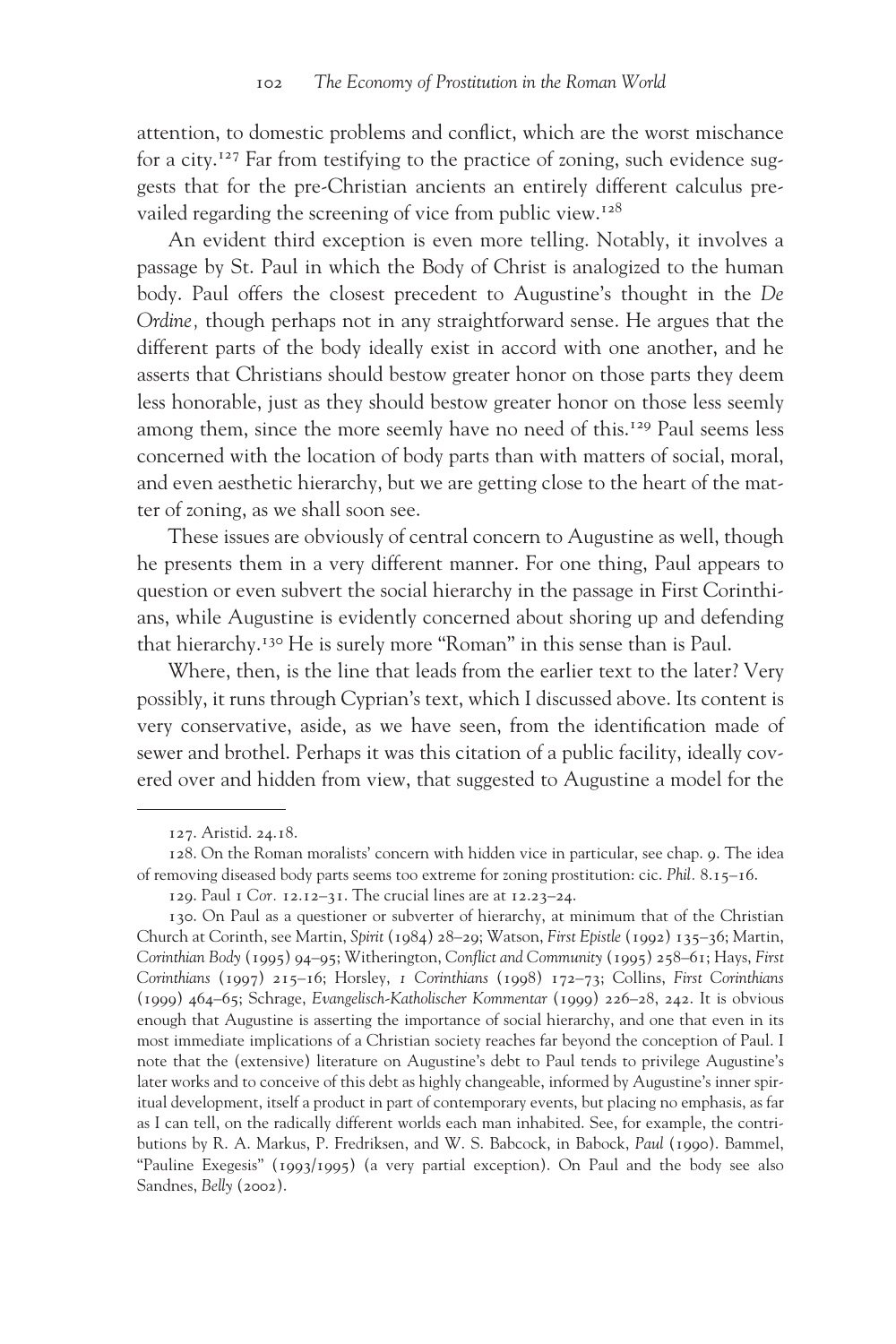geographic disposition of brothels. About this crucial element Cyprian says nothing, so the connection remains speculative. The same holds for the role of the sewer as a body metaphor in pre-Christian discourse, figuring as "the bowels of the city."131 Augustine was perhaps aware of this tradition and made the connection upon reading Cyprian. We cannot know for certain.

It would require an exegete far braver than I am to exclude categorically the possibility that Paul refers to prostitutes in some way or other in the passage from First Corinthians. I am content to point out simply that Paul's comments earlier in that same Letter appear to exclude any possibility that the bodies of prostitutes—and those of their clients, who may fairly be described as the author's true concern—can belong to the Body of Christ.132 The difference between Augustine's and Paul's perspective might be explained by the fact that Christian Church was Paul's frame of reference and for him ideally did not include practicing prostitutes or their customers and a Christian society was Augustine's frame of reference and for him embraced both groups.<sup>133</sup> For this reason perhaps, Paul's challenge to male sexual autonomy is far more radical than what Augustine seems prepared to accept.<sup>134</sup>

At the same time, there is no doubt that Augustine shares Paul's low estimate of male sexual behavior and may even be more pessimistic on this score. Many commentators, pointing to the language of honor and shame that Paul deploys in the passage from First Corinthians, are almost certainly right to insist that he refers to the sexual organs and their veiling,<sup>135</sup> a suggestion that at the very least approaches the idea of zoning on a metaphorical plane. This helps clarify, to an extent, Augustine's possible reliance on a line of thought

<sup>131.</sup> See Gowers, "The Anatomy of Rome" (1993) 14–15: the evidence for the tradition is itself tenuous.

<sup>132.</sup> Paul. 1 *Cor.* 6.15–16. See Watson, *First Epistle* (1992) 60–61; Kirchhoff, *Sünde* (1994) (whose argument at 34–37 that Paul means here a broader group of women than prostitutes is undercut by her concession at 37 that Paul writes primarily of prostitutes); Martin, *Corinthian* Body (1995) 176–79; Witherington, *Conflict and Community* (1995) 168–69; Hays, *First Corinthians* (1997) 101–9; Horsley, *1 Corinthians* (1998) 92; Collins, *First Corinthians* (1999) 245–46.

<sup>133.</sup> See, on a general level, Brown, *Poverty* (2002) 6, 24–25, 74. This does not mean, however, that in other contexts Augustine hesitated to adopt Paul's position on the prostitute's body and the Body of Christ: see, for example, *Sermo* 161.1 *PL* 38.878; *Sermo* 162.1—2 *PL* 38.885–87; *Moribus Eccl. Cathol. et Manich.* 78 *CSEL* 90.84; *Retractationes* 1.19 *CCSL* 57.58; *Speculum* 31 *CSEL* 12.211. Furthermore, the perspective of the *De Ordine* was hardly inevitable, even in Augustine's day. See, for example, Hier. *Ep.* 77.3 *CSEL* 55.2.39; Ioh. Chrys. *In Ep. 1 ad Cor. Hom.* 30 *PG* 61.249–58.

<sup>134.</sup> For Paul's approach to male sexual autonomy, see Hays, *First Corinthians* (1997) 109. If anything, Augustine's views seem more the product of gender than class bias, despite Brundage, Law, Sex and Christian Society (1987) 106.

<sup>135.</sup> See Martin, *Spirit* (1984) 28; Carson, *Showing the Spirit* (1987) 48–49 (though Carson goes too far, I believe, in denying the passage's sociological import); Ellington and Hatton, *Trans-*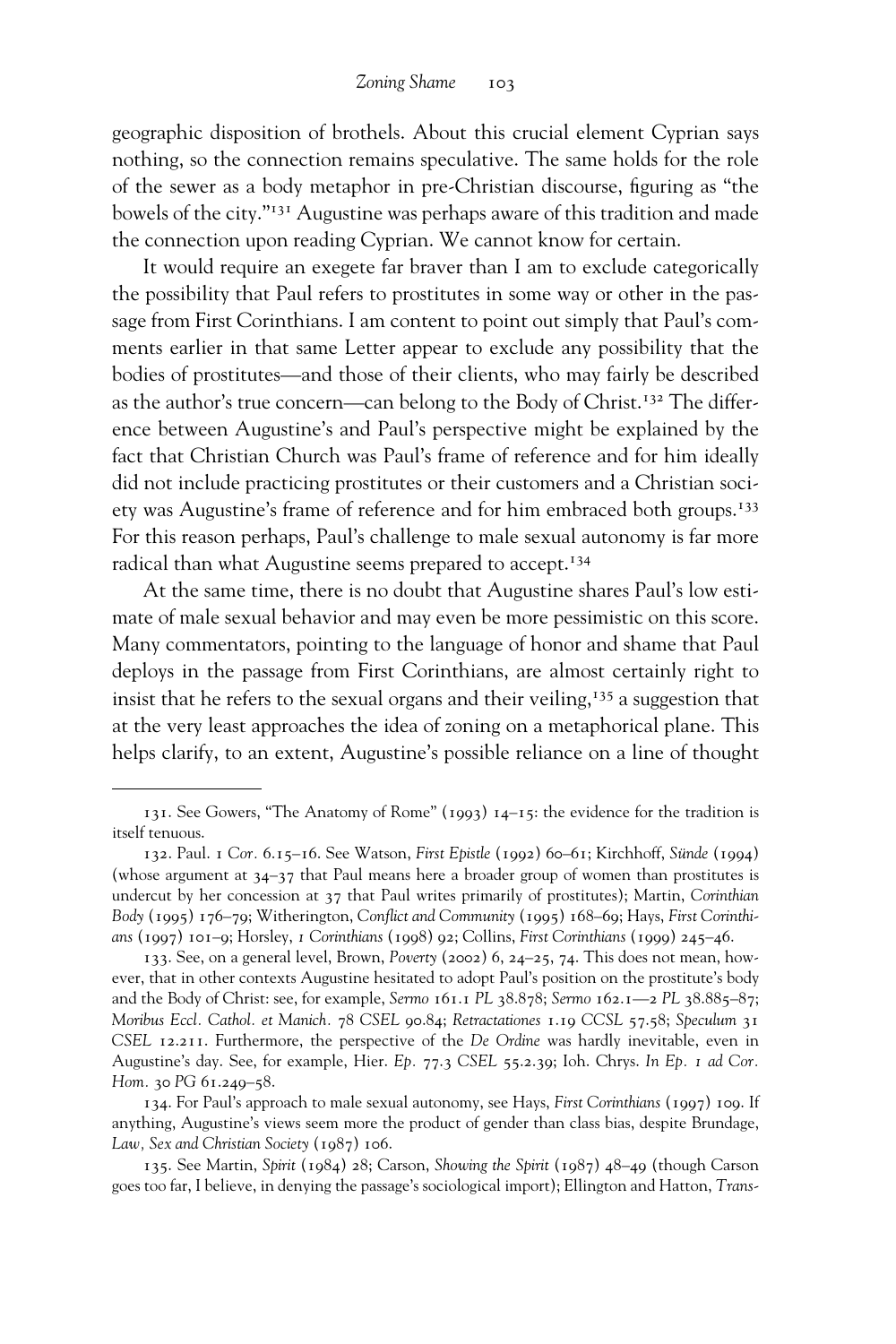that in other respects seems very different from his own. What does seem reasonably clear at a minimum is Augustine has taken up the tradition of the human body as a metaphor for human society as found in Cicero, Livy, Paul, and the rest and utterly transformed it.

One influence on Augustine in this matter that cannot be discounted is that of Plotinus. In his *Enneads,* the neo-Platonist philosopher argues that the organizing principle of the universe assigns, on the basis of justice, a place (*topos*) to each person according to his moral character and in this way sustains the harmony of the whole.<sup>136</sup> According to Plotinus, there are diverse areas of the universe, both better and worse, and each area suits some souls more than others, a fact that contributes to, rather than detracts from, the general harmony. Plotinus, in order to explain the accommodation of Evil in the universe, even includes the example of the public executioner, who holds his own place in the well-governed city. He does not, however, mention prostitutes or brothels nor employ the metaphor of the body and its parts.<sup>137</sup>

Augustine also seems to have made use of a passage by Cicero, which deals not so much with the body as metaphor as with the body as body.<sup>138</sup> Nature, he asserts, shows a great plan (*ratio*) in the arrangement of the body's parts in that she places the honorable/attractive (*honesta*) parts in plain view, while she covers over and conceals those that are ugly, unsightly, and given over to necessity, a reference to the organs of reproduction and excretion. Human modesty is modeled on that of nature, so that all right-minded persons keep from view the ugly parts of the body and perform the functions associated with them in private.139 The emphasis on the proper aesthetic of the ideal order of

*lator's Handbook*<sup>2</sup> (1994) 286; Martin, *Corinthian Body* (1995) 92–96 (good on the subject of social status); Witherington, *Conflict and Community* (1995) 258–61 (also helpful on social status); Collins, *First Corinthians* (1999) 464–65 (usefully invokes Mikhail Bakhtin's concept of "heteroglossia" or polyvalent vocabulary); Schrage, *Evangelisch-Katholischer Kommentar* (1999) 226–27; Soards, *Biblical Commentary* (1999) 265.

<sup>136.</sup> Plotin. *Enn.* 3.2.17, with Doignon, *Ordre* (1997) 197 n. 44, commenting on the Augustinian passage that immediately precedes ours (2.11).

<sup>137.</sup> For some of the differences between Plotinus's and Augustine's treatment of the problem of Evil, see Pacioni, *Unità* (1996) 232–34.

<sup>138.</sup> Cic. *Off.* 1.126–27. On Cicero's engagement in general with Cicero's work in this dialogue, see Foley, "Cicero" (1999) esp. 71–75. I note in passing that the assertion of Dyroff, "Form" (1930) 51 n. 77, that Augustine owes a debt to Varro is not persuasive.

<sup>139.</sup> See the useful discussion of this passage in Dyck, Commentary on Cicero, De Officiis  $(1996)$  300–303.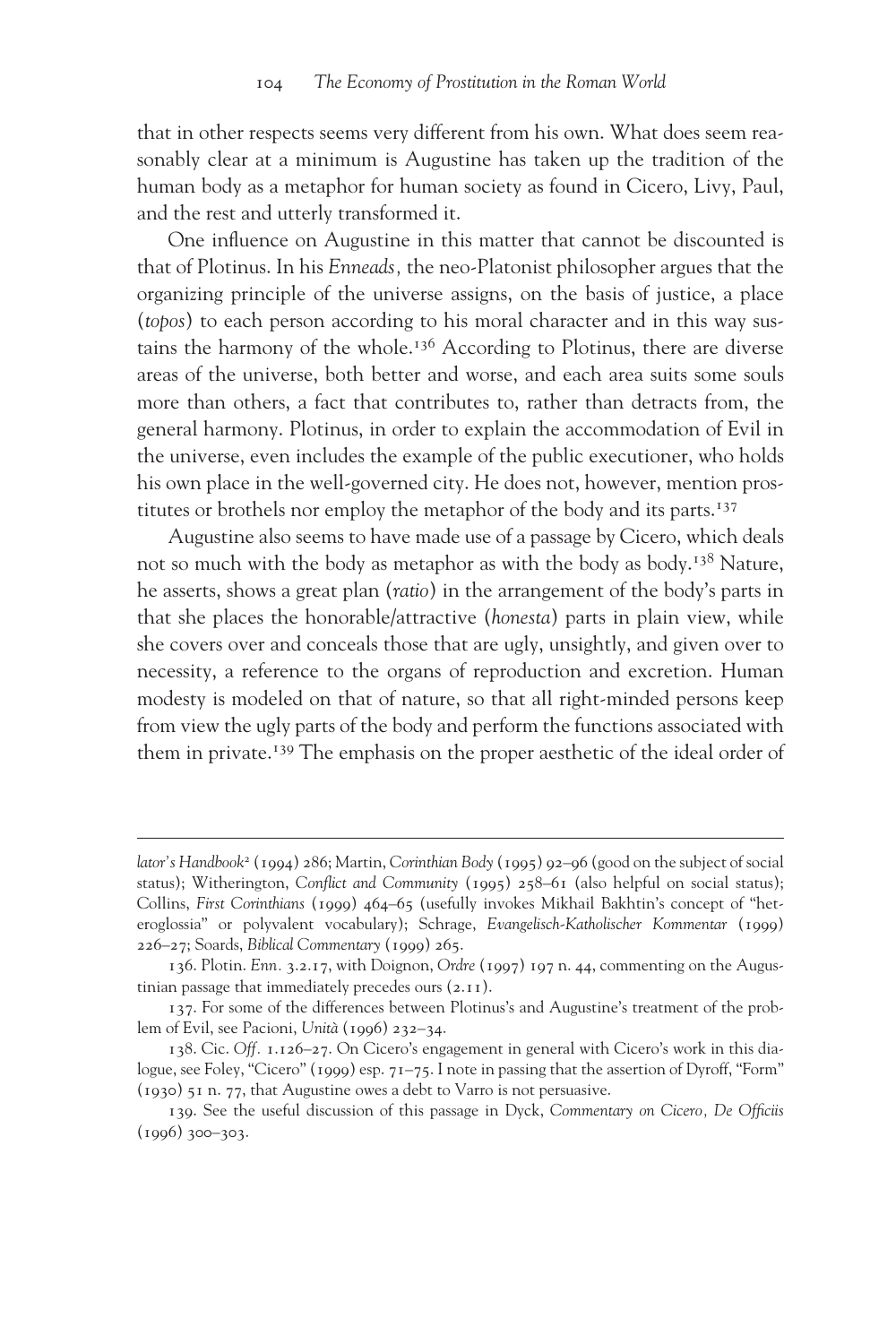things must have had some import for the question of zoning in Augustine's mind.<sup>140</sup>

It is obvious that what Augustine did was take disparate elements of the different traditions on the universe, including the social order, and on the body, such as its construction, its decorum, and, above all, its use as a metaphor for the universal hierarchy of things and transform these elements into something new.141 His purpose was to explain what for him was only apparently a paradox in God's providential design. Evil, he believed, was not simply an inconvenience, but a part of the deep structure of the universe, the DNA or source code of the universal order.

What the passage from *De Ordine* offers us, in a nutshell, is the Christian rationale for zoning prostitution. Just as the human body segregates certain elements, so too does a well-ordered society isolate and render as inconspicuous as possible the sale of sex.142 By displacing and concentrating this "impurity" in a hidden, though nevertheless central area, society concedes and guarantees a purity to the rest. The social order is confirmed, with respectable women (*matronae*) at the top; the natural order is ratified, with prostitutes at the bottom. Unlike Paul apparently, Augustine does concede prostitutes a place, however humble, in society, even Christian society. He felt prostitutes are necessary for a desirable social order, in the same paradoxical way that for Augustine and his audience the splendor of a cock fight was dependent on the harm wrought upon its vanquished participant.

Because he wanted to regulate prostitution does not necessarily mean Augustine approved of it, or even avoided criticizing it. He wrote in subsequent works many times and at some length on the subject of venal sex, in a spirit of manifest hostility toward its practice.<sup>143</sup> There is no obvious caesura

<sup>140.</sup> On this aesthetic and its connection with Cicero, see the comments of Gunermann, "Tradition" (1974) 205–8.

<sup>141.</sup> That the body itself in this discourse enjoys the status of a construction should be reasonably clear. For a discussion of various aspects of historical experience in this field, see Turner, Body and Society<sup>2</sup> (1996).

<sup>142.</sup> Augustine prepares us for this discussion in the passage immediately preceding at *Ordine* 2.11 *CCSL* 29.113; Doignon, 196, where he says, regarding the way of life of the imprudent (*vita stultorum*), which is embraced in the order of things (*rerum ordo*) by Divine Providence, ". . . and, just as certain places are arranged by that ineffable and eternal law, it is in no way allowed to be where it ought not to be" (". . . et quasi quibusdam locis illa ineffabili et sempiterna lege dispositis nullo modo esse sinitur, ubi esse non debet").

<sup>143.</sup> On Augustine's hostility to prostitution, see the texts cited in n. 133 above regarding his use of the Pauline contrast between the prostitute's body and Body of Christ. Add, for example, the condemnation of the practice under the *divina atque aeterna lex* at *Faustum* 22.61 *CSEL*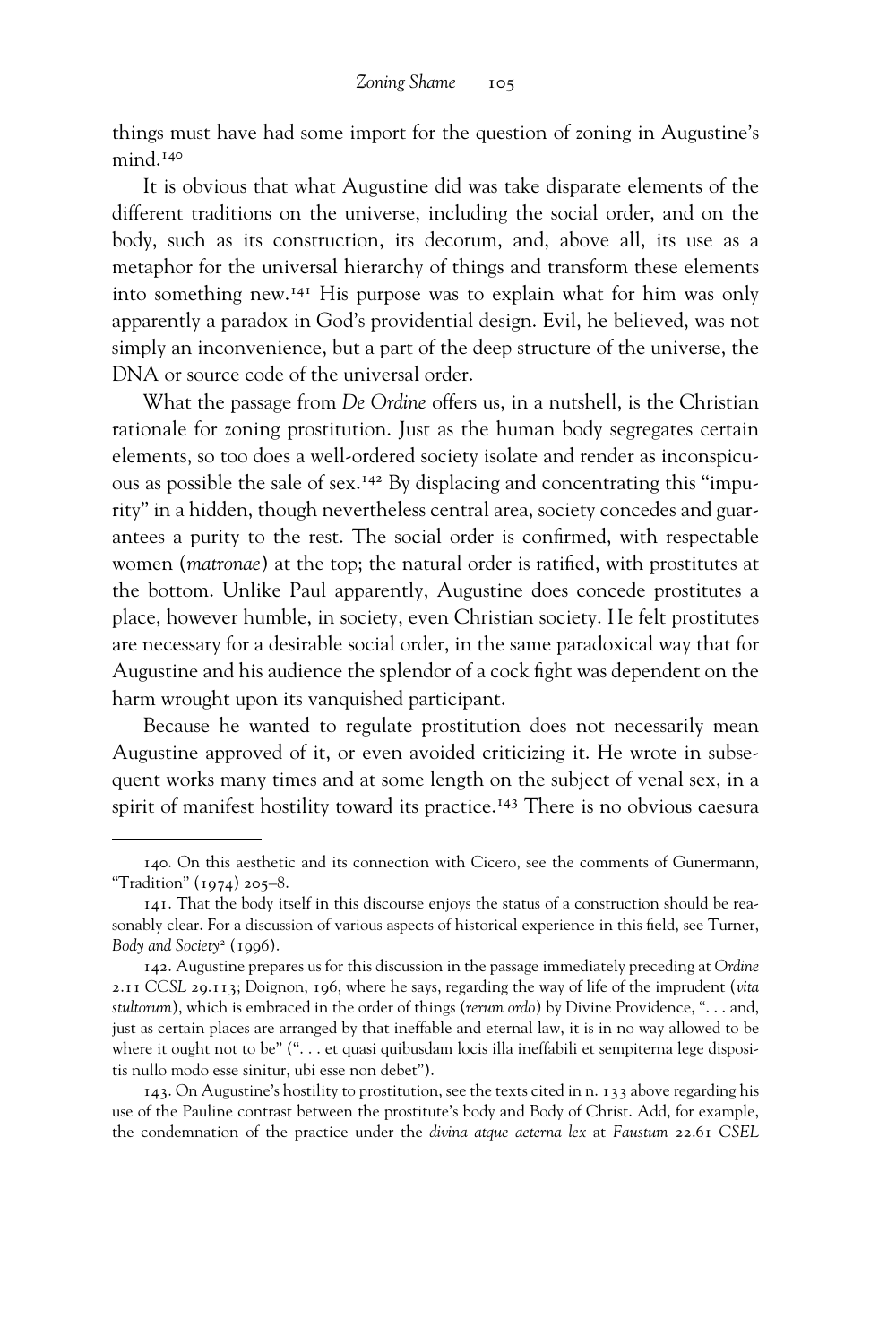between the prebaptismal *De Ordine* and what follows, as has been suggested.144 This is not to deny Augustine's position on prostitution was complex or even inconsistent. But there is no good evidence of a conversion on his part from the policy of "tolerance" to something else, whether regulation or repression.

This much may be clear, but later evidence from the writings of the Bishop of Hippo makes it far less certain whether he himself actually ever intended to advocate the segregation of brothels by the civil authorities. In book 14 of the *City of God,* composed in the years 418–20, he observes that while in the earthly city no law regulates prostitution, sex that is permitted and goes unpunished still shuns the public gaze, and brothels themselves, as though they possessed a sense of shame (*verecundia naturalis*), provide for privacy.145

Augustin. *Civ. Dei* 14.18 *CCSL* 48.440–41:

Opus vero ipsum, quod libidine tali peragitur, non solum in quibusque stupris, ubi latebrae ad subterfugienda humana iudicia requiruntur, verum etiam in usu scortorum, quam terrena civitas licitam turpitudinem fecit, quamvis id agatur, quod eius civitatis nulla lex vindicat, devitat tamen publicum etiam permissa atque inpunita libido conspectum, et verecundia naturali habent provisum lupanaria ipsa secretum faciliusque potuit inpudicitia non habere vincla prohibitionis, quam inpudentia removere latibula illius foeditatis. sed hanc etiam ipsi turpes turpitudinem vocant, cuius licet sint amatores, ostentatores esse non audent.

*Of course the very act which is accomplished by such lust (is characteristic) not only of all manner of illicit sex, where hiding places are sought in order to escape the criminal courts established by humankind, but also of recourse to prostitutes, which base conduct the earthly city has rendered lawful. Although no ordinance of this city punishes the latter practice, this sort of lust which is tolerated and goes unpunished all the same avoids the public gaze.*

145. For the date of the book, see Brown, *Augustine of Hippo* (2000) 282.

<sup>25.656,</sup> as well as *Civ. Dei* 14.18 *CCSL* 48.440–41, where he implicitly criticizes the earthly city for tolerating prostitution: see below in the text for this passage. A similar line of thought is found in *Sermo* 153.5 *PL* 38.828. The assertion that adultery is worse than prostitution at *Bono Coniug.* 8 *CSEL* 41.198 hardly compromises this perspective.

<sup>144.</sup> Chauvin, *Chrétiens* (1983) 57, suggests there was a caesura in order to reconcile perceived differences between the statement in *De Ordine* and Augustine's later work.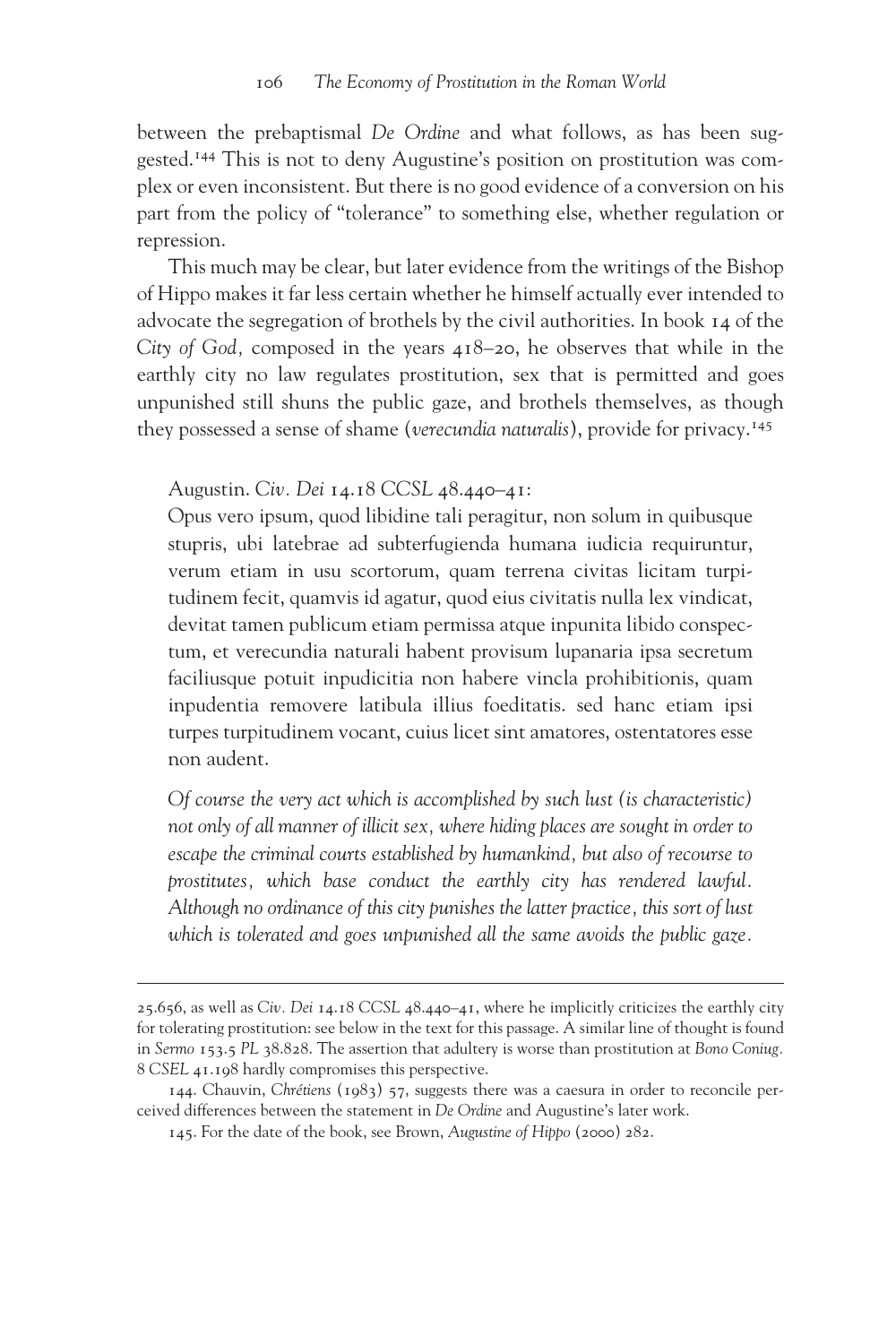*So brothels themselves, from an inborn sense of shame, have made provision for a place set apart, and unchastity has been able more easily to do without the chains of repression than shamelessness has been able to take away the seclusion of that disgraceful behavior. But this sort of thing even base persons describe as base behavior. And although they may be its patrons, they dare not act as such in public view.*

This would indeed be a wonderful world if I could cite this passage as evidence that between the time of writing the *De Ordine* and the *City of God,* Augustine's ideas on brothel-location had been read as prescriptive by an imperial legislator and turned into law, the first certain experiment in zoning brothels.146 Unfortunately, if this did in fact happen, the statute was already a dead letter, since the author is very clear that no law governed the operation of brothels at this time. It is even more tempting to take Augustine's words as an assertion of the tendency of brothels to self-segregate. The idea would still be attractive, even if it were modified, as indeed it must be, by the reflection that the alleged *verecundia naturalis* of brothels is in no small part a misreading of motive by Augustine. Perhaps then he misunderstands the tendency of brothels to avoid major thoroughfares because the rents are prohibitive.<sup>147</sup> This suggestion, however, also melts away on closer inspection, as does the idea that privacy prevailed in the brothel.

All Augustine appears to be saying in the passage above is that venal sex takes place within the confines of a brothel and that this is a good thing as far as it goes. As with other forms of human sexuality, whether adulterous or marital, people prefer privacy, even relative privacy. Even so, there is more than a hint here of the traditional rhetorical *topos* on the modesty of prostitutes.<sup>148</sup> Thus we cannot use this passage to argue that prostitution was practiced any less openly in Augustine's day than in the classical period. What matters most for us is that this text from the *City of God* raises the possibility that a policy

<sup>146.</sup> Regrettably, I cannot follow Neri, *Marginali* (1998) 212 with n. 58, who sees in the references to *casae in vicis* at Augustinus *Enarr. in Ps.* 80.2 *CCSL* 39.1121, 80.17 *CCSL* 39.1130 an indication that brothels were removed to suburban areas. If true, this would represent a regime of repression akin to that pursued under Julian, as opposed to the kind of zoning outlined in *De Ordine,* but the evidence does not support even the latter.

<sup>147.</sup> For similar instances of upper-class male misreading of behavior related to prostitution, see McGinn, *Prostitution, Sexuality, and the Law* (1998) 137–38, 297 n. 43. The idea that (private) considerations of honor and shame might have in some way influenced the location of brothels does retain a measure of plausibility, however: see chap. 10.

<sup>148.</sup> See chap. 2.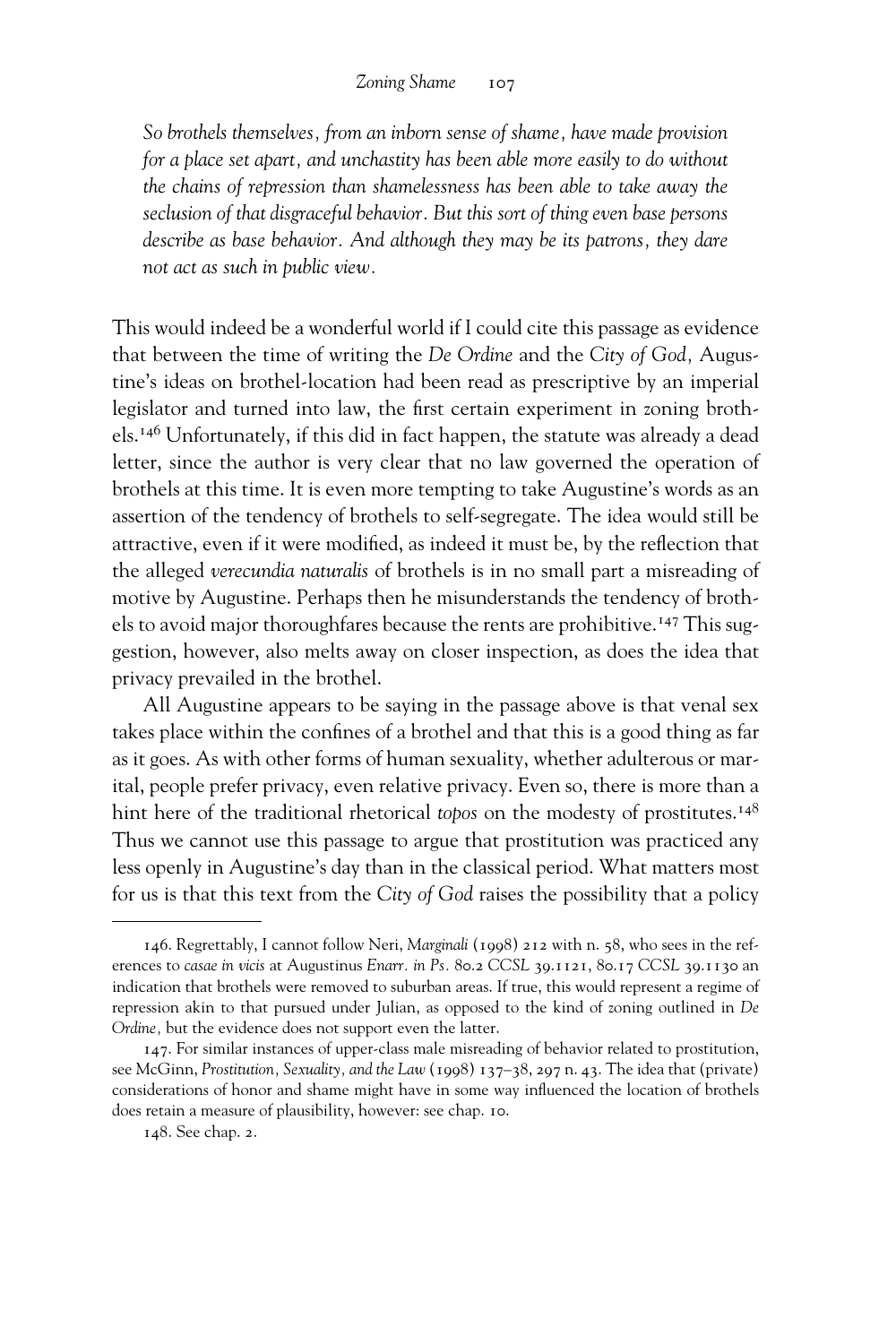of mere tolerance might for Augustine achieve the ideal result represented in the body imagery of the *De Ordine.*

This possibility seems highly unlikely, however, given Augustine's hostility to prostitution, which is visible in the context of his remarks in the *De Ordine* itself. Prostitution was an evil, and some Christians evidently thought that it should be prohibited. Few if any would have advocated a policy of tolerance. Augustine argues that it should be allowed only under conditions that permit the social order to be preserved. The most obvious, and most important, condition to emerge in this passage is that the practice of prostitution should be limited only to certain inconspicuous places. We might at most concede an element of ambivalence, or indifference, over the precise role of the State in overseeing this result, parallel to Augustine's notorious unconcern even with the basic form that a government should take.<sup>149</sup> At any rate, in political matters he was no utopian.<sup>150</sup>

As suggested above, few of Augustine's readers have viewed the passage from *De Ordine* as ambiguous, even—or especially—when they seem to have misread it. We can easily see how a late fourth or even very early fifth-century emperor might have been tempted to translate what could appear to be no more than Christian common sense into action. Segregating brothels might have seemed both more practical and palatable than the alternative of repression, which we know was tried at this time.<sup>151</sup> It may have been the attempted (I write this because it cannot have been any more successful than most campaigns aimed at repressing prostitution) suppression of male brothels at Rome in 390 that inspired the author of the *Historia Augusta* to attribute, satirically, the prohibition of brothels in the city to the third-century emperor Tacitus.<sup>152</sup> Augustine himself may have been moved, in part by the evident failure of Julian's policy of repressing venues of prostitution, both male and female, to develop a Christian regulationist response.

Zoning was certainly more acceptable to Christians than tolerance, which would have led to more (and louder) of the sort of complaints about the urban distribution of brothels from this period registered above. It may be that, if the story of Constantine's Zeugma brothel has any small kernel of truth to it, that

<sup>149.</sup> On the latter, see Fortin, "Introduction" (1994) esp. vii, xiv–xv, xxii–xxvi; Taylor, "St. Augustine" (1998) esp. 293–94, 300–302. For Augustine, "the Empire is theologically neutral": Markus, "Early Christian Historiography" (1963) 347. On his attitude toward law, see Fortin, "Augustine's City" (1979) 337.

<sup>150.</sup> Taylor, "St. Augustine" (1998) 290.

<sup>151.</sup> Cf. the later experience of Justinian, as traced by Chauvin, *Chrétiens* (1983) 29–30.

<sup>152.</sup> On the date of the *Historia Augusta,* which is often given as c. 395, but which might have been a bit later, see the discussion with bibliography in McGinn, *Prostitution, Sexuality, and the Law* (1998) 270–73.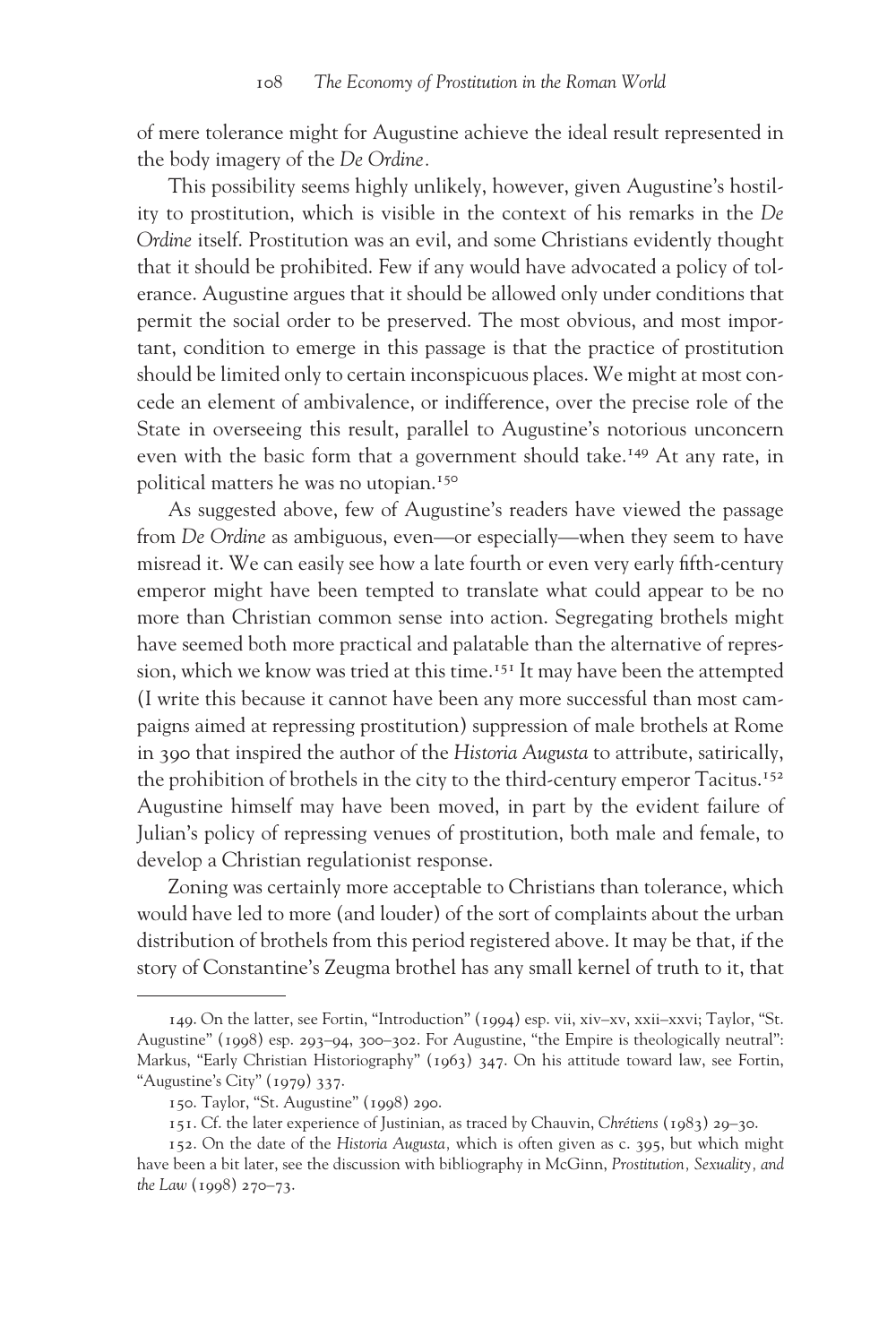experiment dates to this period, that is, the late fourth or very early fifth centuries and did not last very long.<sup>153</sup>

A possible candidate for a policy of Christian zoning occurs with Theodosius I, who reigned from 379 to 395. According to John Malalas, this emperor converted a temple of Aphrodite in Constantinople into a garage for vehicles for the praetorian prefecture and installed lodgings on the site to which he invited "the very poor prostitutes."154 The details as reported are very different from those associated with the story of the brothel attributed to Constantine recorded above. Theodosius's gesture may simply have been intended as a social welfare measure or even as a means to allow at least some prostitutes to escape the oppression of pimps.<sup>155</sup> There is a third alternative. It perhaps represented an attempt to limit the geographic distribution of prostitution within the city; we cannot be certain of this, however.<sup>156</sup>

I admit that the evidence for the Christianizing segregation of brothels in late antiquity is not as strong as I would like it to be.<sup>157</sup> It lies beyond proof, to say the least. The important point, however, is simply that the evidence is so much stronger than anything we have for the classical period. In any case, the real impact of Augustine's thought on prostitution policy was not felt until centuries later. One decisive step was its reception by Thomas Aquinas in the thirteenth century. Aquinas falls in with an effort made by some canon lawyers and other authorities to create a legal and moral space, albeit a tenuous one, for prostitutes in medieval society.<sup>158</sup> Another manifestation of this tendency is the interlinear gloss on Augustine, nearly contemporaneous with Aquinas, that introduced the famous metaphor of palace and sewer to describe the ideal place of the prostitute in human society.<sup>159</sup> This metaphor was to mesmerize and confuse later ages and authorities, ranging from sixteenth-cen-

<sup>153.</sup> It seems unlikely to have been in force in A.D.  $418-20$ , when Augustine asserts that there was no law regulating brothels: *Civ. Dei* 14.18 *CCSL* 48.440–41. See also *Civ. Dei* 2.20 *CCSL* 47.52, which indicates a widespread presence of prostitution in the late Roman city.

<sup>154.</sup> Ioh. Mal. *Chron.* 13.38 Thurn 267.

<sup>155.</sup> Neri, *Marginali* (1998) 204, speculates that the second alternative was true.

<sup>156.</sup> Malalas places the measure in the context of the suppression of pagan temples at Constantinople, making it tempting to date the measure to the early 390s (and thus after the *De Ordine* was written) and to name Ambrose as a conduit for Augustine's ideas on zoning: see, on Theodosius's anti-pagan campaign and relationship with Ambrose, Williams and Friell, *Theodosius* (1994) 119–33. But all of these ideas are a matter for speculation.

<sup>157.</sup> One other possible reference to such a policy is at Iustinianus Nov. 14 (a. 535): see Neri, *Marginali* (1998) 205, 223.

<sup>158.</sup> See Brundage, "Prostitution" (1975/6); Kelly, "Bishop" (2000) 343–49.

<sup>159.</sup> See Chauvin, *Chrétiens* (1983) 21; Rossiaud, *Medieval Prostitution* (1988) 80–81 with n. 17.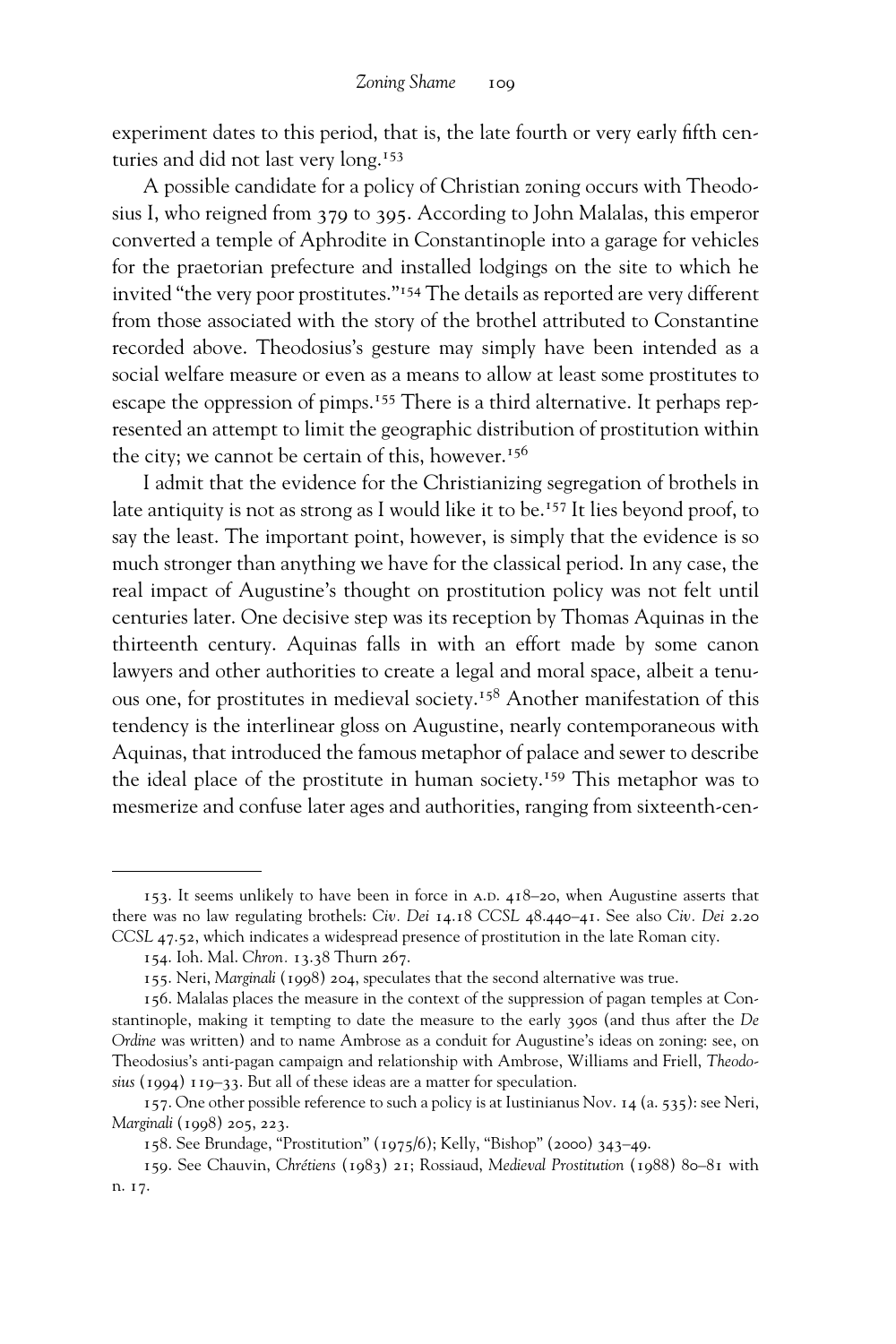tury Spanish clerics to the great Alexandre Parent-Duchâtelet, down until our own time.<sup>160</sup>

The basic elements of the Augustinian model are clear enough. Prostitution is assumed to be inevitable and therefore attempts at repressing it are futile. Even worse, to whatever extent that they are successful, male lust will be diverted to prey upon respectable women. Meanwhile prostitution, if unsupervised and therefore uncontrolled, poses even more of a danger to the social order.<sup>161</sup> But if venal sex is not to be repressed, where and under what conditions should it be permitted?

Christianizing and post-Christianizing policies to "zone" prostitution within cities, as well as those designed to expel prostitutes, emerged from the concern that the presence of prostitution could lead to moral if not also medical contagion, as well as public disorder. These policies were a hallmark of the medieval and early modern periods. Though they managed to survive a new campaign of repression in the latter, they were generally toughened considerably.<sup>162</sup>

An institution of central importance in the Middle Ages was the municipal brothel, a structure owned or leased by a town and subject to stringent regulation, while at the same time granted an at least theoretical monopoly on the local practice of venal sex. The first beginnings of this institution can be traced to the early thirteenth-century regulations of prostitutes' public behavior by Occitan towns like Arles, a softening of the rigorously exclusionary policy adopted by neighbors such as Toulouse and Carcassonne.<sup>163</sup> Aquinas's restatement of the Augustinian doctrine paved the way for the first permanent establishments of officially recognized zones of prostitution, beginning in Montpellier in 1285.<sup>164</sup>

A few decades later the municipal brothel, or *Frauenhaus,* began its long arc as an increasingly common feature of the life of the towns in the German-

163. Otis, *Prostitution in Medieval Society* (1985) 17–19.

<sup>160.</sup> On Parent-Duchâtelet and Augustine, see, for example, Corbin, *Women for Hire* (1990) 62.

<sup>161.</sup> See, for example, Best, *Controlling Vice* (1998) 5.

<sup>162.</sup> The generalization made in the text should not obscure the fact that these concerns gave rise to some quite varied policies. See Pavan, "Police" (1980) 242–45, 250–51; Trexler, "Prostitution florentine" (1981) 990; Chauvin, *Chrétiens* (1983) 22, 64–65; Otis, *Prostitution in Medieval Society* (1985) 17–18, 25–26, 31–32, 35, 41, 56, 77–78, 95–97, 104; Perry, "Deviant Insiders" (1985) 142, 148, 156–57; Brundage, *Law, Sex, and Society* (1987) 524–25; Rossiaud, *Medieval Prostitution* (1988) 4–5, 9; Schuster, *Frauenhaus* (1992); Schuster, *Freien Frauen* (1995) 26, 45, 52, 56, 67, 71–79, 88–102, 131, 181–82, 215–23, 262, 305–15, 342–50, 352, 358–95, 399–404, 411–19; Karras, *Common Women* (1996) 15, 18–20, 32–33.

<sup>164.</sup> Otis, *Prostitution in Medieval Society* (1985) 25.